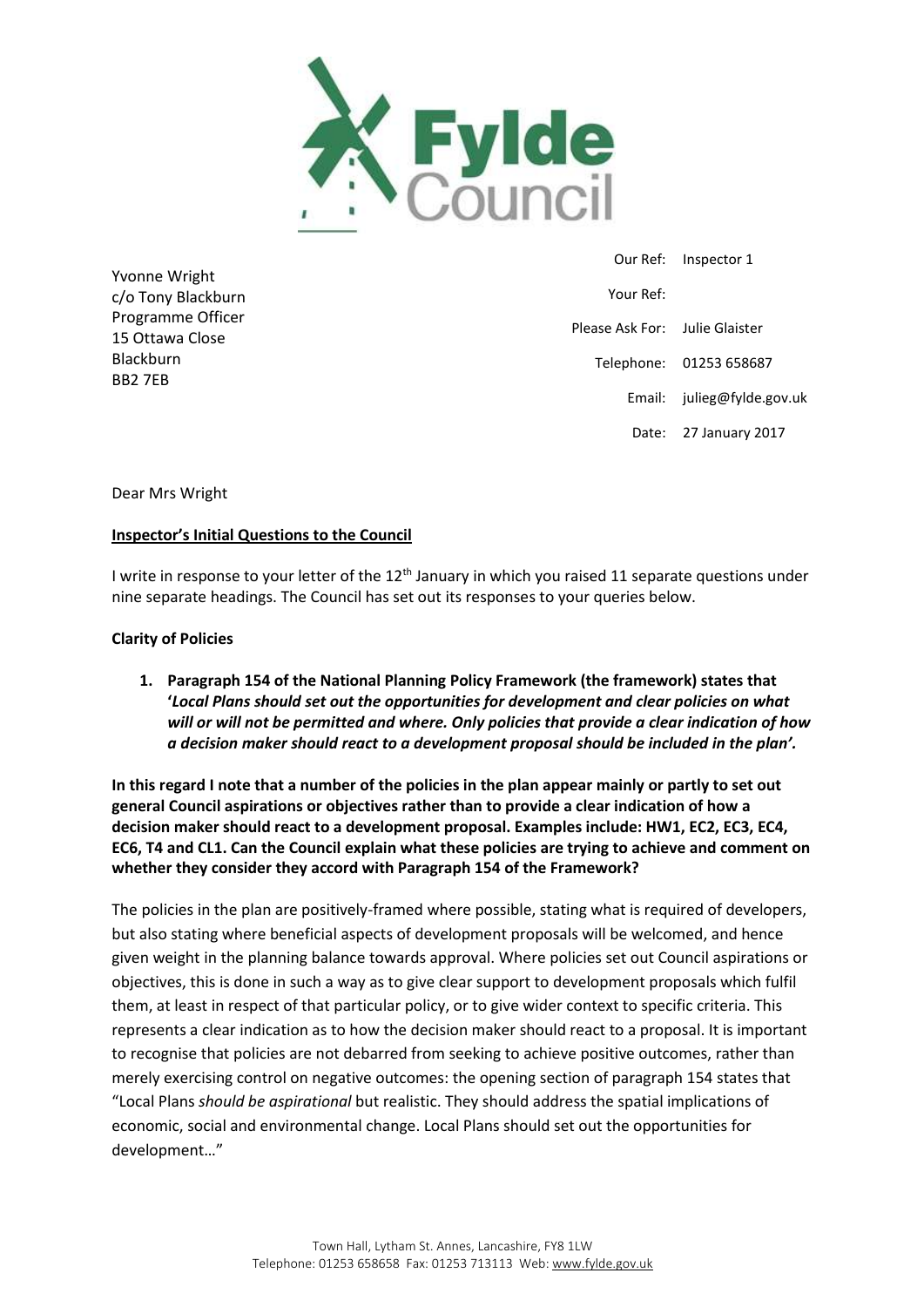The policies generally include a range of actions, some of which may be more specific than others; however, it is important to consider the objectives of the policies in the round, in the interests of sound spatial planning rather than being restricted solely to land use matters. It is important for the decision maker to understand the purpose of the policy, what it is trying to achieve on a broader level, as well as any specific restrictive criteria, in determining whether harm or benefit arises from the proposal.

In some cases, the text of the policies partly reflects the requests of statutory consultees, who require particular forms of wording; generally the Council has followed their advice, where the spatial priorities of consultees coincide with those of the Council. The form of wording is taken to be necessary in support of the position taken in individual consultations to development proposals, so that the decision maker has policy support for the refusal of an unacceptable proposal on the advice of the consultee.

The approach taken and style of policies included is a common style found in many adopted Local Plans that have been found sound following the introduction of the Framework, including the local example of West Lancashire. Where greater detail is required it is the intention of the Local Planning Authority to develop an appropriate Supplementary Planning Document.

With regard to the specific examples of policies you raise in your letter a more detailed analysis is provided below.

#### Policy HW1 Health and Wellbeing

The Council considers that Policy HW1 provides a clear indication of how the Local Plan Strategic Objective 5: To develop socially cohesive, safe diverse and healthy communities can be implemented by development proposals. Policy HW1 integrates public health principles and the planning system to help reduce health inequalities through collaboration with other Duty to Co-Operate partners. The policy positively promotes healthy lifestyles, through improvements to existing facilities and developing new facilities such as cycle and pedestrian routes, as well as seeking land or financial contributions for new or improvements to existing healthcare facilities; whilst safeguarding and encouraging the provision of allotments and other similar land uses.

The policy also requires the developer to provide a Health Impact screening (for major developments on strategic sites) this may then demonstrate a need for a Health Impact Assessment, which in turn should evidence choices about alternatives and improvements to developments which actively promote health.

The policy also supports the Whyndyke Farm strategic site which is one of the Government's Healthy New Town Pilot schemes which seeks to promote healthy lifestyles through the design of the site.

#### Policy EC2 Employment Opportunities

The Council considers that Policy EC2 provides a clear indication of how Local Plan Strategic Objective 4: To diversify and grow the local economy can be implemented by development proposals, in particular how a decision maker should react to development proposals concerning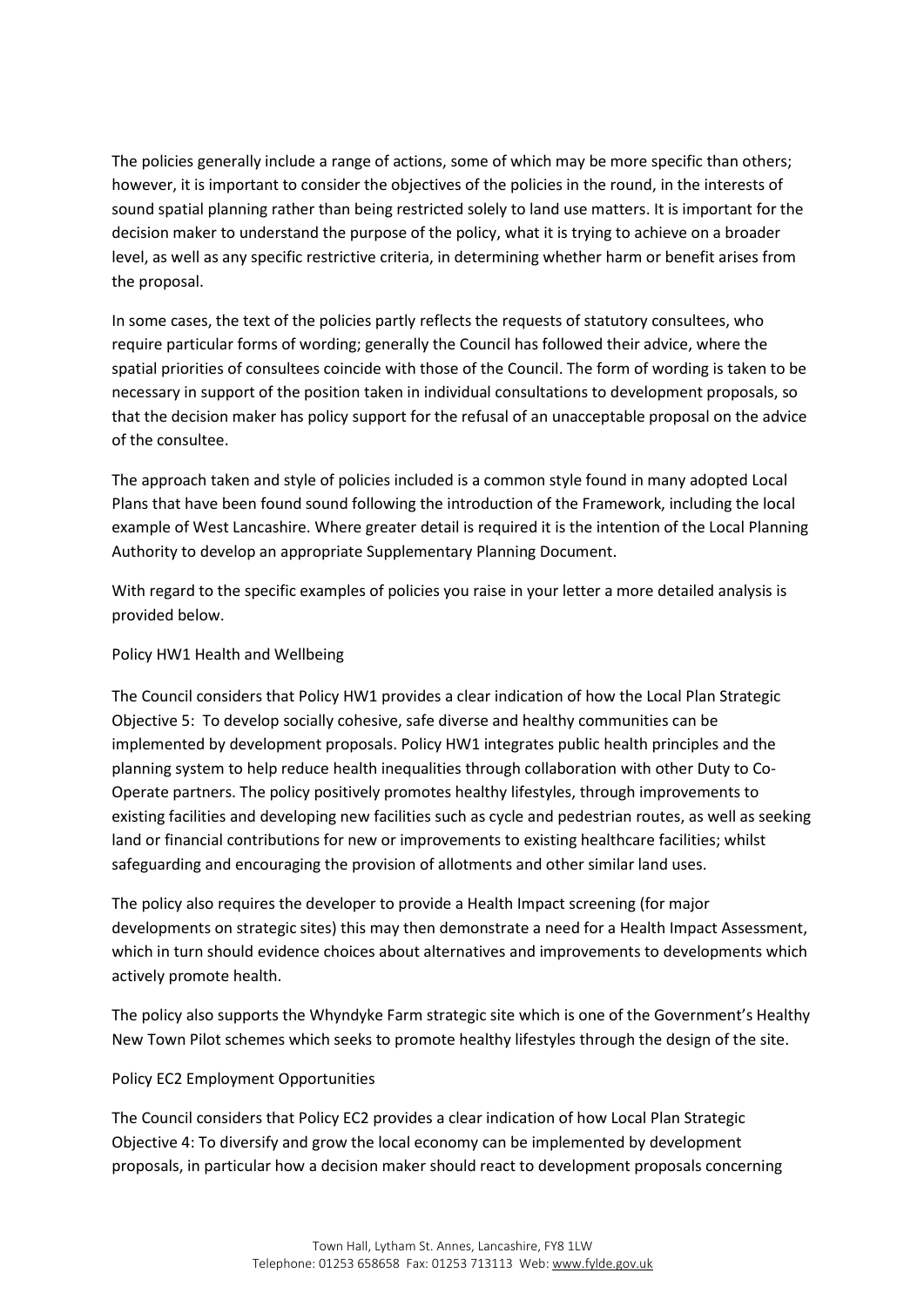employment opportunities. It provides a clear indication of the Council's objective of seeking to retain employment opportunities through the retention of employment on existing employment sites and gives a clear indication of the factors the Council will seek to take account of when making such decisions.

It further provides a clear indication of support from the Council for development opportunities that allow for the sustainable growth and expansion of all types of businesses and also the continued provision of high speed broadband in order to support economic growth and expansion.

Policy EC3 Lancashire Advanced Engineering and Manufacturing (AEM) Enterprise Zone at BAE Systems, Warton

The Council considers that Policy EC3 provides a clear indication of how Local Plan Strategic Objective 4: To diversify and grow the local economy can be implemented by development proposals, in particular how decision maker should react to development proposals concerning employment opportunities at both BAE Systems and their site at Warton and also the delivery of the Lancashire Enterprise Zone. It provides a clear indication of the Council's objective of seeking to support the specialised activity at BAE Systems site in Warton as well as the delivery of the Lancashire Enterprise Zone and gives a clear indication of the desire to permit activity which helps create more businesses, jobs and attracts international investment and the resulting positive benefits across the wider economic area.

Policy EC4 Blackpool Airport Enterprise Zone

The Council considers that Policy EC4 provides a clear indication of how Local Plan Strategic Objective 4: To diversify and grow the local economy can be implemented by development proposals at both Blackpool Airport and the Blackpool Airport Enterprise Zone. EC4 sets out clearly that the Council supports the sustainable development of Blackpool Airport and also enabling development associated with the delivery of the Blackpool Airport Enterprise Zone. It gives clarity as to what will and will not be permitted and where, particularly given that the site is partly within the designated Green Belt.

EC4 is seeking to support the creation of more businesses, jobs and attract international investment and the resulting positive benefits across the wider economic area.

Policy EC6 Leisure, Culture and Tourism Development

The Council considers that Policy EC6 provides a clear indication of how Local Plan Strategic Objective 4: To diversify and grow the local economy can be implemented by development proposals which improve the leisure, culture and tourism offer, all of which form an important component of the local economy. In particular EC6 gives clarity as to what will and will not be permitted and where, in relation to key areas such as The Island Sea Front Area, Ribby Hall Holiday Village and in rural areas. With particular reference to Ribby Hall Holiday Village EC6 provides a clear indication of how a decision maker should react to development proposals given the sites location and the provisions of Policy GD2 and GD3.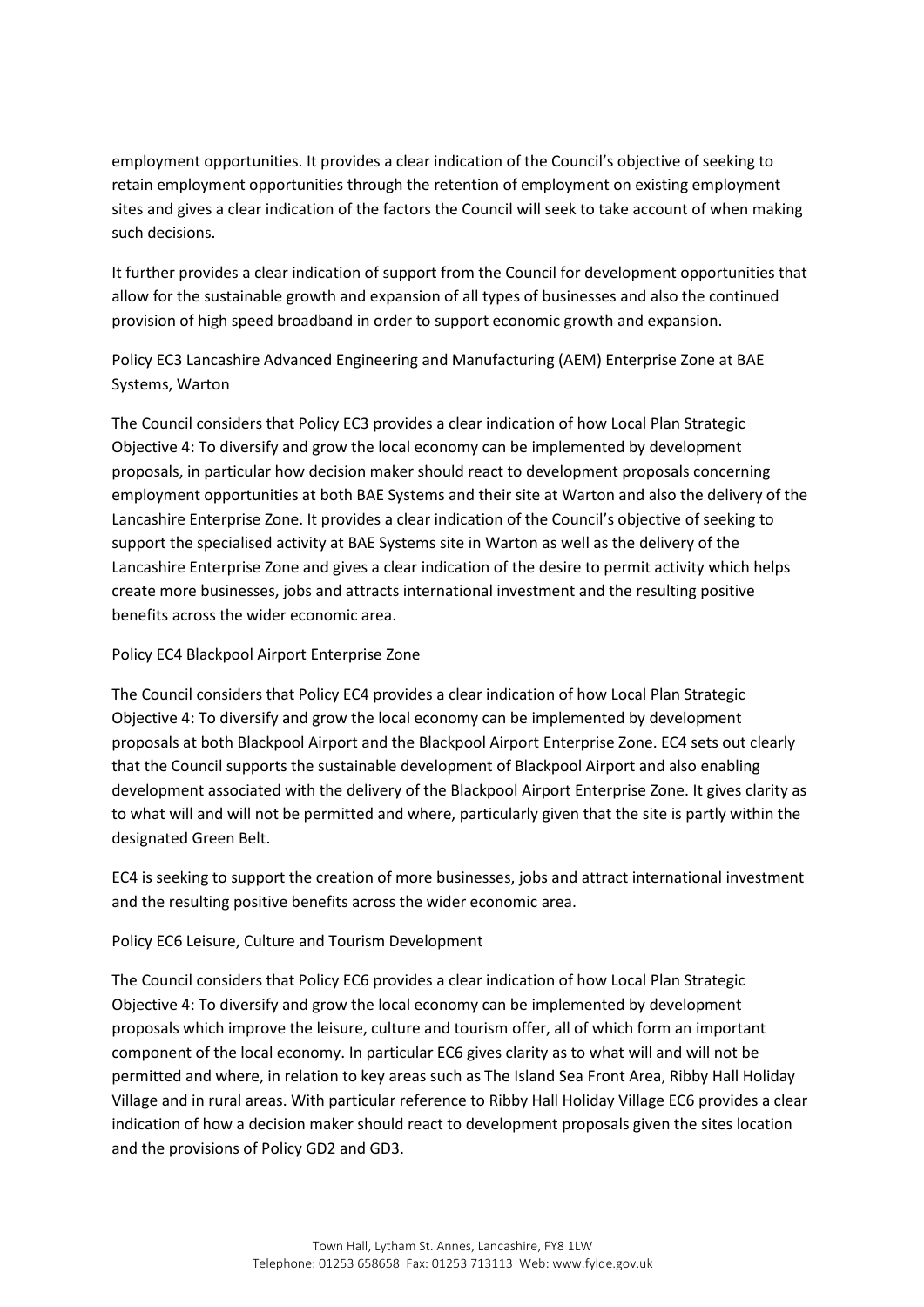#### Policy T4 Enhancing Sustainable Transport Choice

The Council considers that Policy T4 Enhancing Sustainable Transport Choice provides a clear indication of how Local Plan Strategic Objective 1: To create sustainable communities can be implemented by development proposals.

Policy T4 provides a clear indication of how the Council intends to work with others and what its expectations are with respect to increasing sustainable transport choice. It does this by setting out how (criterion a to m) the Council will work with the Highway Authority, Highways England, Network Rail and transport providers to consider development proposals in order to secure the long term viability of the Borough and to allow for the increased movement of people and goods. In addition Policy T4 also makes clear the requirement for all development proposals that generate significant amounts of movement to be supported by a Transport Statement or Transport Assessment in line with the PPG.

#### Policy CL1 Flood Alleviation, Water Quality and Water Efficiency

The Council considers that Policy CL1 provides a clear indication of how Local Plan Strategic Objective 1: To Create Sustainable Communities and Strategic Objective 2: To maintain, improve and enhance the environment can be implemented by development proposals.

Fylde is a low lying, relatively flat area with an extensive coastline, coastal resorts and bathing waters and protected European Ecological Designations which need to be protected from pollution. Fylde's unique geography creates a number of flooding and water quality issues, so this policy is of particular importance to the borough, hence its detail.

The Council consider that this policy is positively prepared and framed, complimenting both paragraphs 100 and 154 of the Framework, in that it clearly sets out how the decision maker should assess a planning application in terms of flood alleviation, water quality and water efficiency, by ensuring that schemes do not cause flooding or pollution and that all alternative and sustainable water management initiatives are adhered to. It establishes what is expected from a development within a set of criteria, with additional policy objectives covering SuDS being addressed in Policy CL2.

#### **Summary of main issues**

**2. The document SD011 'The Statement of Regulation 20 Consultation' appears to summarise all of the issues raised in representations in Plan policy order. Whilst the Council has also provided a summary statement of what it considers to be the main issues on page 197 of the document, it would be most helpful if a short and focussed response could be provided to each of these.**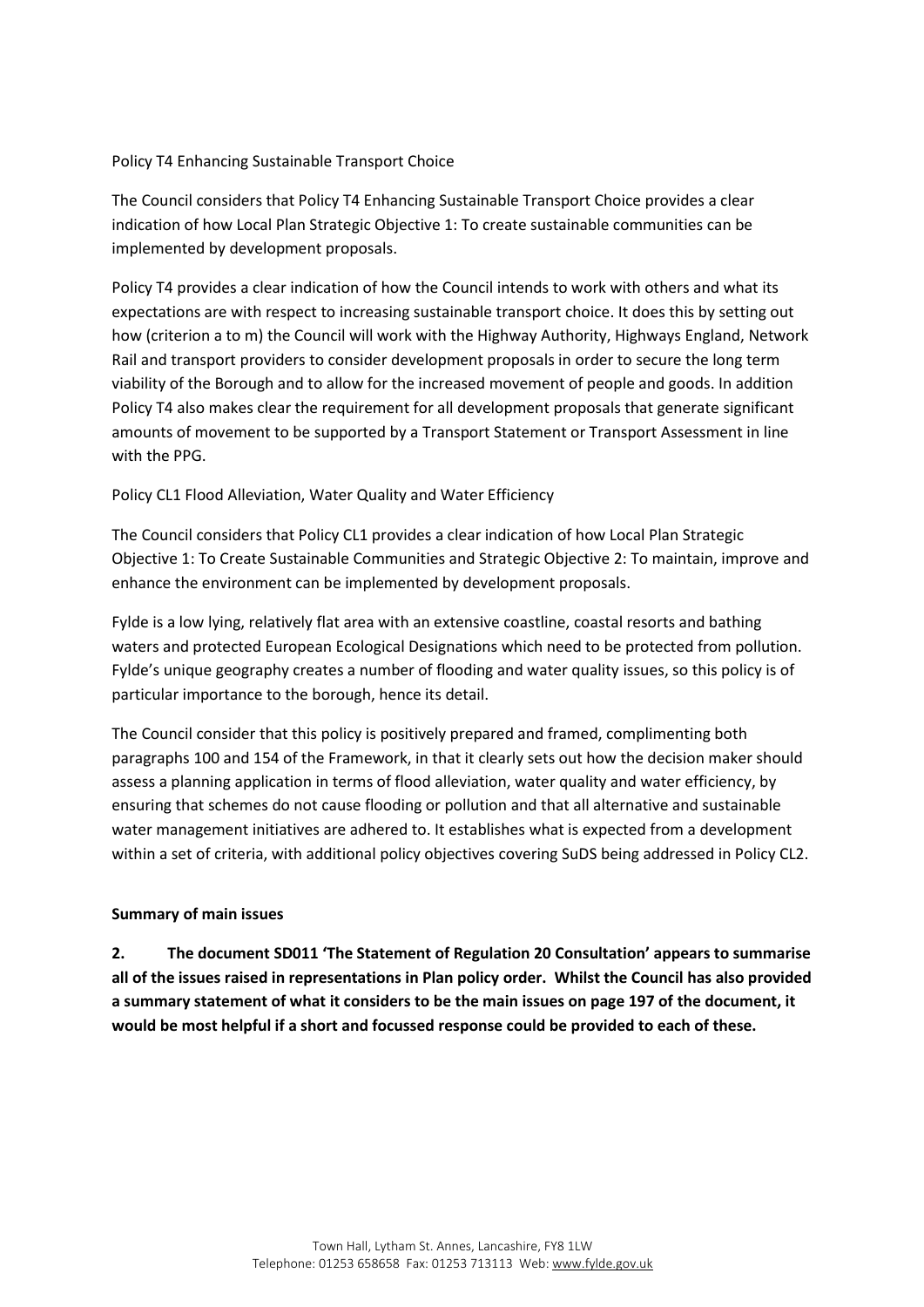# **Brief responses to the questions suggested within the Summary Statement of Main Issues:**

# **1. Whether the Duty to Co-Operate is fulfilled, given the inclusion of 14 ha of employment land to assist Blackpool in meeting its requirement, and the late request from Wyre Council to provide an unspecified quantum of land to assist in meeting its housing need.**

The Statement of Compliance – Duty to Co-Operate (Submission Document SD007) sets out the relationships that Fylde Council has with bodies with which co-operation is prescribed under the Duty to Co-Operate.

Under the Duty to Co-Operate, Fylde Council has provided 14 Ha of employment land within the Local Plan to meet unmet need in Blackpool. This is described in paragraph 9.11 on page 74 of the plan.

Wyre Council and others, in their representations, have suggested that the Duty has not been fulfilled owing to the absence in the plan of any provision of land to assist Wyre in meeting what is stated to be its need for housing. The extent of the unmet need is unclear and evidence has not yet been presented. It is possible that the amount requested could require a new or redrawn development strategy for Fylde, which would undermine the progress of the Fylde Local Plan. Should the request, when detailed and evidenced, be considered reasonable, Fylde Council would consider the request through a review of the plan, following adoption. In the meantime, Fylde Council has continued to work with Wyre, including agreement in principle with a potential road scheme through land in Fylde to support delivery of sites in Wyre. Fylde Council therefore considers that it has met, and continues to meet, the Duty to Co-Operate.

# **2. Whether the development strategy will result in delivery of the required housing number over the plan period, notwithstanding that over 60% of the housing requirement is through existing commitments.**

The development strategy is set out in Chapter 6 of the plan, and development locations within each strategic location in Chapter 7. Development will be distributed over 4 strategic locations, as well as non strategic sites; within the strategic locations, development will be delivered over a number of strategic and non-strategic sites. The housing trajectory in Appendix 2 (pages 209 – 214) shows the anticipated delivery profile of each site over the course of the plan period. Rates of delivery are assessed on the basis of a standardised 30 homes per annum (15 in the first year); on larger sites (over 300 homes) it is assumed that there will be a second developer, providing for the rate to double. These delivery rates have been established through the Strategic Housing Land Availability Assessment Steering Group which includes representatives of the development industry who are active in the local area and so have experience of the local housing market.

The trajectory shows that the plan will deliver 7891 homes, as against the requirement of 7768. All strategic sites have owners or developers committed to bringing them forward, including the only strategic site for which the planning applications are still awaited. Any residual risk of non-delivery, despite the existing level of commitments, is balanced by the spread of development sites around a range of locations, and the number of different developers by whom the sites will be delivered.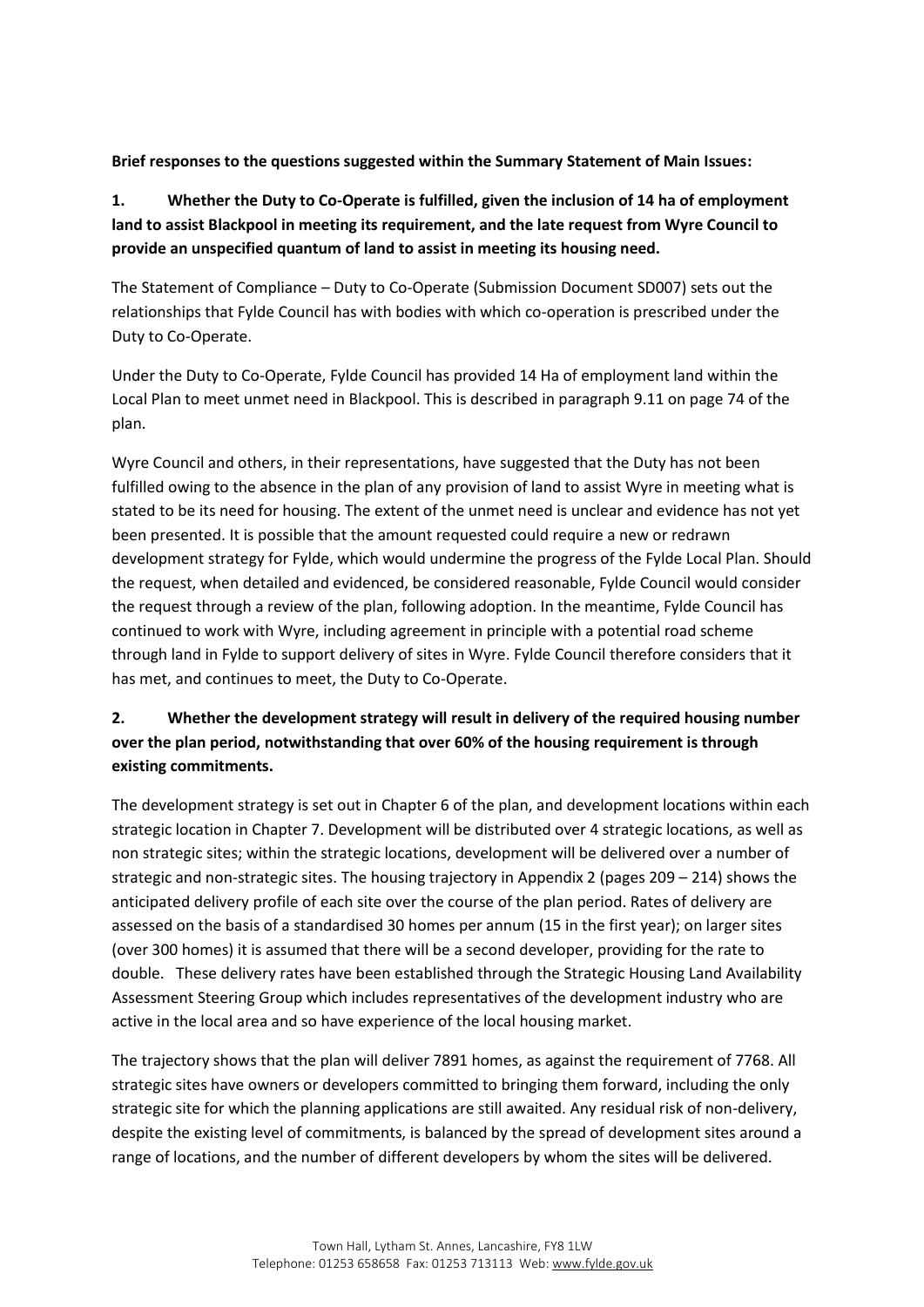# **3. Whether the development strategy provides an appropriate balance of development between the various strategic and non-strategic locations, in view of the importance of directing development to sustainable locations.**

Table 2 on page 41 of the plan shows the amount and proportions of development in the plan that will occur in each of the strategic locations, and outside these. The strategic locations represent the most sustainable locations for development within the borough.

The plan has been challenged by a number of developers in representations, putting forward sites in non-strategic locations. Inclusion of more such sites would inevitably alter the balance of development as set out in Table 2, towards less sustainable locations and away from the strategic locations. The proportions in Table 2 reflect what is considered to be a balanced distribution of sustainable sites across the borough, that is deliverable with regard to infrastructure requirements and constraints such as flood zones, green belt and the coast with its associated European ecological designations.

# **4. Whether the amount and location of employment land is appropriate to meet the needs of the borough, noting the inclusion of 14 ha for Blackpool's needs.**

Paragraphs 9.8 to 9.16 of the plan (pages 73 – 77) provides an explanation of the position taken. The requirement for the plan period is based on a rolling forward of the annual average take-up rate since 1989; this is supported by the Fylde Employment Land and Premises Study 2012, which has assessed this rate to be the long-term trend. Additionally 14ha of land is included under the Duty to Co-Operate to meet unmet need in Blackpool, in recognition of the tight borough boundary around the existing developed area of Blackpool, and the opportunity afforded by the Blackpool Airport Enterprise Zone, located within the Fylde-Blackpool Periphery. New employment land is provided at all strategic locations for development, in some instances within mixed-use sites, and this spread of sites is considered important in the overall sustainability of the plan. The Lancashire Advanced Engineering and Manufacturing Enterprise Zone at BAE Systems Warton is of national importance for the advanced engineering and manufacturing sector, providing authorisation through a Local Development Order (LDO) for development falling within certain Standard Industrial Classification (SIC) codes, but was excluded from the Fylde Land and Premises Study as it provides for re-use of existing employment land for a specific sector with wider-than-local considerations. Taken together, it is considered that the portfolio of sites will make for effective delivery of the employment land required.

# **5. Whether the housing requirement is too high, given the potential impact of development and the limits to deliverability, or too low, given the wide range of economic development forecasts.**

The overall housing requirement is noted in Policy DLF1 and set out fully in Policy H1 and its commentary on pages 96 and 97 of the plan. The Housing Requirement Paper 2016 (Evidence Document ED017) provides a fully detailed explanation of the derivation of the housing requirement figure, itself drawing on evidence from the Fylde Coast SHMA (Document ED021), Addendum 1 to the SHMA (ED022) and Addendum 2 to the SHMA (ED023). The Housing Requirement Paper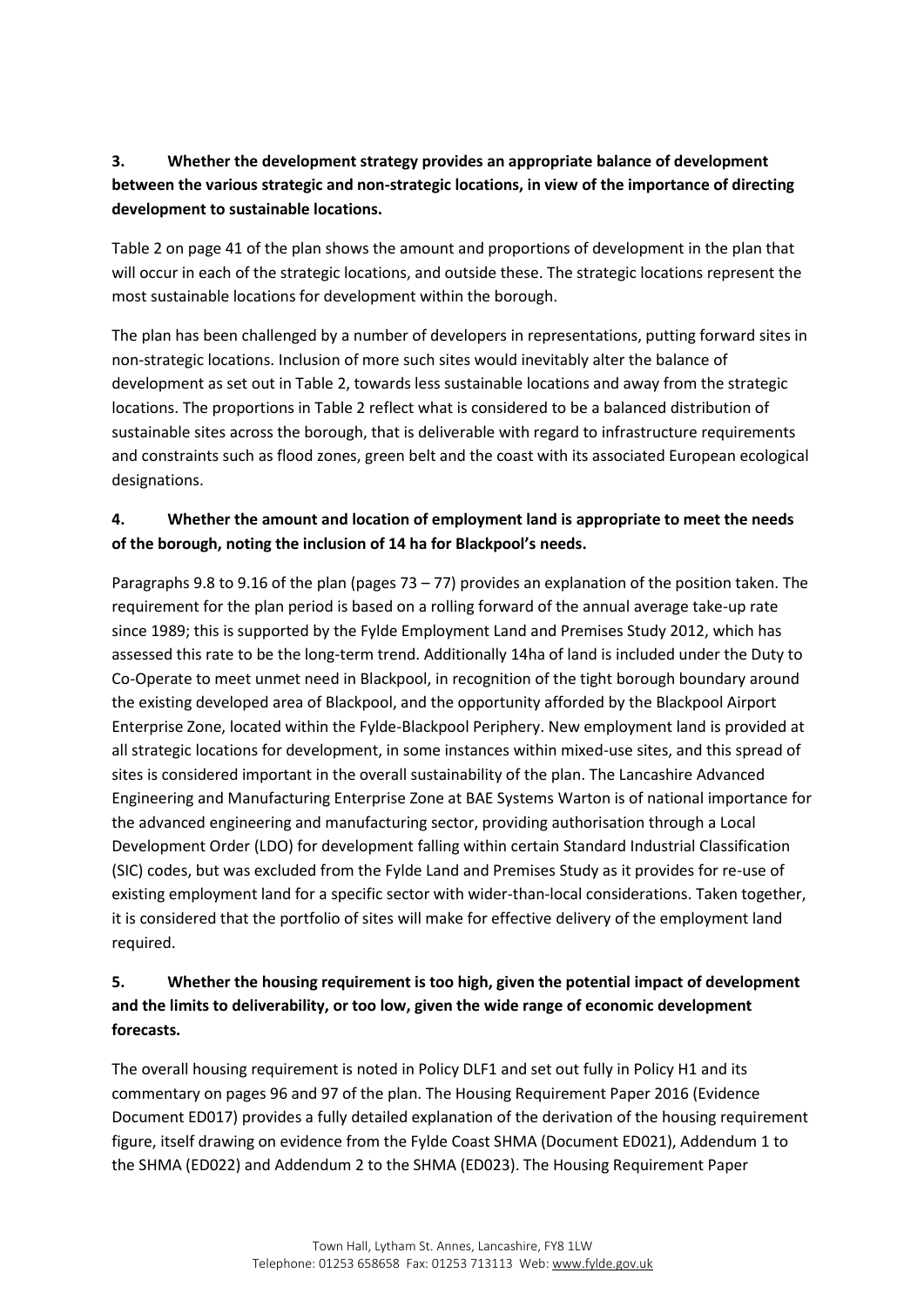examines the projections and then considers the effect of a range of factors including the economic context for Fylde and the effect of market signals, resulting in a significant uplift in the delivery of housing over the population projections.

Addendum 2 to the SHMA provides a modelled need based on the 2012 SNHP of 237 dwellings per annum. The economic context for Fylde is that its functional economic area is regional, if not national; the employment trend identified in the SHMA showed a loss of 48 jobs per annum over a ten year period; the current commuting ratio is 50%, implying that, for every 10 new jobs created, only 5 employees will choose to live in Fylde. The market signals reviewed including land prices, house prices, rents and affordability provide no indication of undersupply relative to demand; overcrowding is insignificant in Fylde. The rate of development over the 4 years 2012-2016 has been consistently just 7% of commitments or below; Over a 13 year period the average delivered has been 210 dwellings per annum, with a wide variation due to an effective moratorium then the recession. However, the increase in commitments has not had an impact on completions.

The conclusion follows that any uplift associated with trends provided by market signals should be relatively modest. The housing requirement figure of 370 dwellings per annum provides an uplift of 50% above the 2012 SNHP projection, providing for growth identified as likely in the market signals analysis. This represents a high level of delivery in relation to previous years, but is considered, by the local planning authority, to be deliverable.

# **6. Whether the policies on density, mix, affordable housing, design and masterplanning are appropriate and avoid impacts on the viability of the plan.**

The relevant policies of the plan are H2, H4, GD7 and M1. Policy H2 requires developments to contribute to the mix of homes required in the borough, according to the Fylde Coast SHMA (Document ED021), and to provide for the needs of the elderly, who represent all of the projected growth of the borough's population (see pages 103 to 104 of the plan and Document ED029 Specialised Housing Background Paper). Policy H4 requires 30% affordable housing to meet affordable housing need set out in the SHMA (ED021). Policy GD7 sets out a number of design principles which will be considered in assessing development proposals. Policy M1 requires a masterplanned approach in strategic locations to ensure the creation of coherent and legible new places, in particular to prevent juxtaposed developments that fail to integrate; the policy then lists considerations necessary in development of the masterplan.

The plan has been subject to a viability assessment. The submission document (SD006) is an Addendum Report to the earlier document (ED016): the two should be read in conjunction. They conclude that the overall scale of obligations, standards and policy burdens do not cumulatively threaten the ability of the sites to be developed viably.

# **7. Whether adverse impacts on biodiversity are limited in accordance with the Framework, and particularly whether adverse effects on European sites are avoided or mitigated.**

The plan has been subject to a HRA (Submission Document SD005). This concludes that the plan would have no likely significant effects on the European-designated sites, either alone or in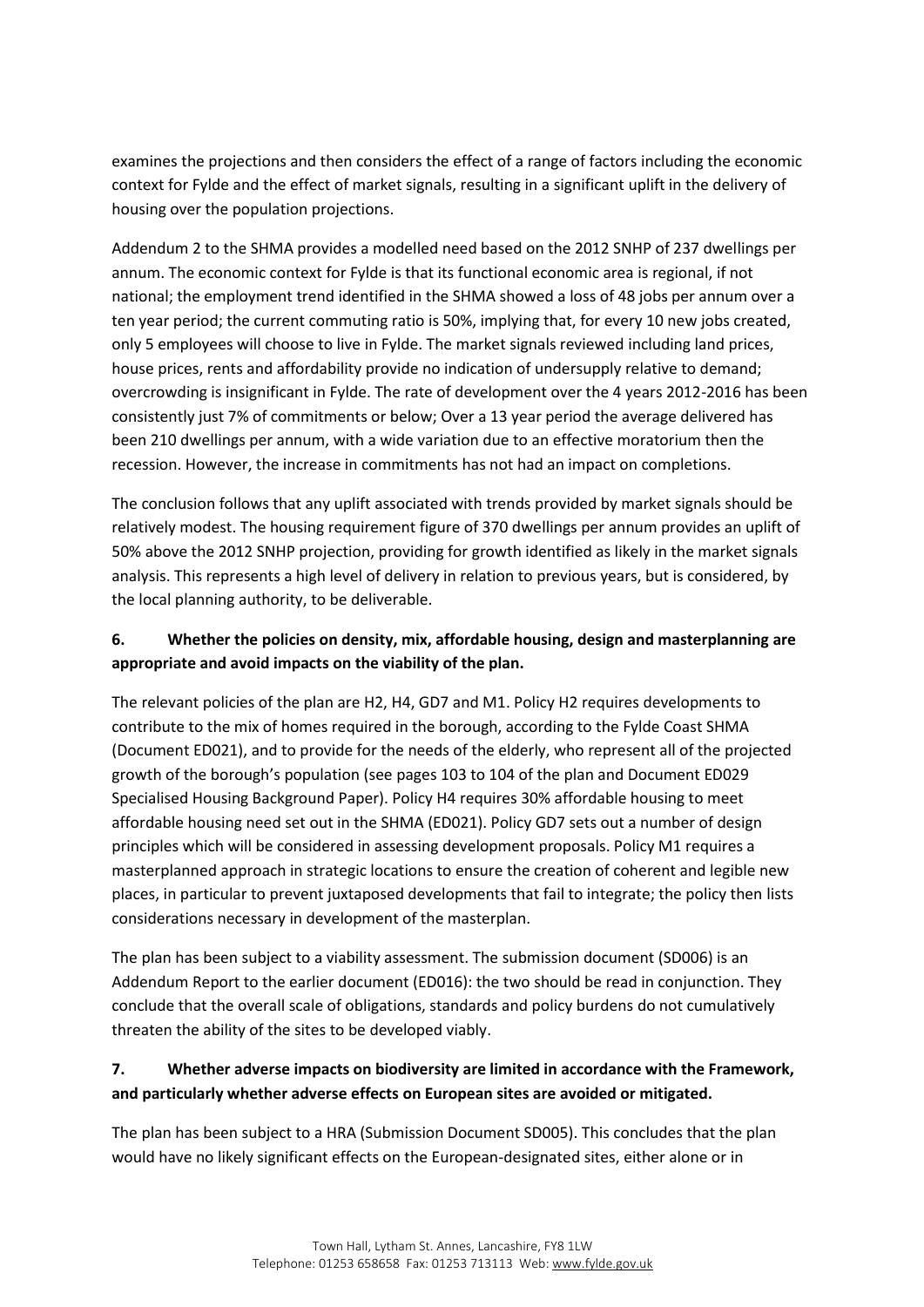combination with other plans or projects. One site in the plan is identified to require Appropriate Assessment at project level, and this is being undertaken, with the agreement of Natural England.

The plan has been written to be read as a whole, and therefore protection for biodiversity and requirements for mitigation measures are not written into every criteria-based policy. Instead, the approach has been to include the specific policy ENV2, which attaches borough-wide protection for biodiversity following the approach of the Framework, and the highest level of protection for the European sites. The HRA assesses the policy to be effective in this objective.

# **8. Whether the necessary infrastructure can be delivered along with the plan.**

The Infrastructure Delivery Schedule (page 82 of the Infrastructure Delivery Plan, in particular the table on pages 86 to 89), sets out the infrastructure considered to be required in order for the plan to be effective. This includes highways infrastructure, notably the M55 to Heyhouses (St. Annes) Link Road and improvements to Junctions 3 and 4 of the M55; flood risk management infrastructure, in particular the coastal defence replacements; education infrastructure, particularly new primary schools to serve development sites and a new secondary school in the borough; health infrastructure, in the form of a new health centre within site MUS2; and various other types of infrastructure.

No statutory infrastructure provider has raised an objection to the plan, or expressed concern as to its delivery due to infrastructure provision. There can therefore be a high degree of confidence in the delivery of necessary infrastructure.

# **Suggested modifications**

**3. Document SD014 suggests a number of additional (minor) modifications to the Plan, as well as other documents from the evidence base. Can the Council comment on whether any of these amendments are required for reasons of soundness and therefore constitute such a change to policy or the supporting text to warrant consideration as main modifications? If so have these suggested changes been through consultation?**

The minor amendments schedule is a list of factual corrections, updated information, and some improved wording to clarify the intentions of the plan as suggested by statutory bodies. None of the amendments are required for reasons of soundness, and consultation on these was not, therefore, considered necessary. They have been provided to ensure that up-to-date factual information is available to the inspector and others.

# **Objectively Assessed Housing Need (OAN)**

**4. The DCLG released its 2014 based sub-national household projections in July 2016. The OAN figure in the LP uses the 2012-based sub-national household projections. Reference has been made by the Council within Document SD011 to these being only a 1% difference in projected household numbers between the 2012 and 2014-based projections. Can the Council provide an assessment of this comparison in a table please? Does this have any significant implications for the OAN and the Housing Requirement in the Plan?**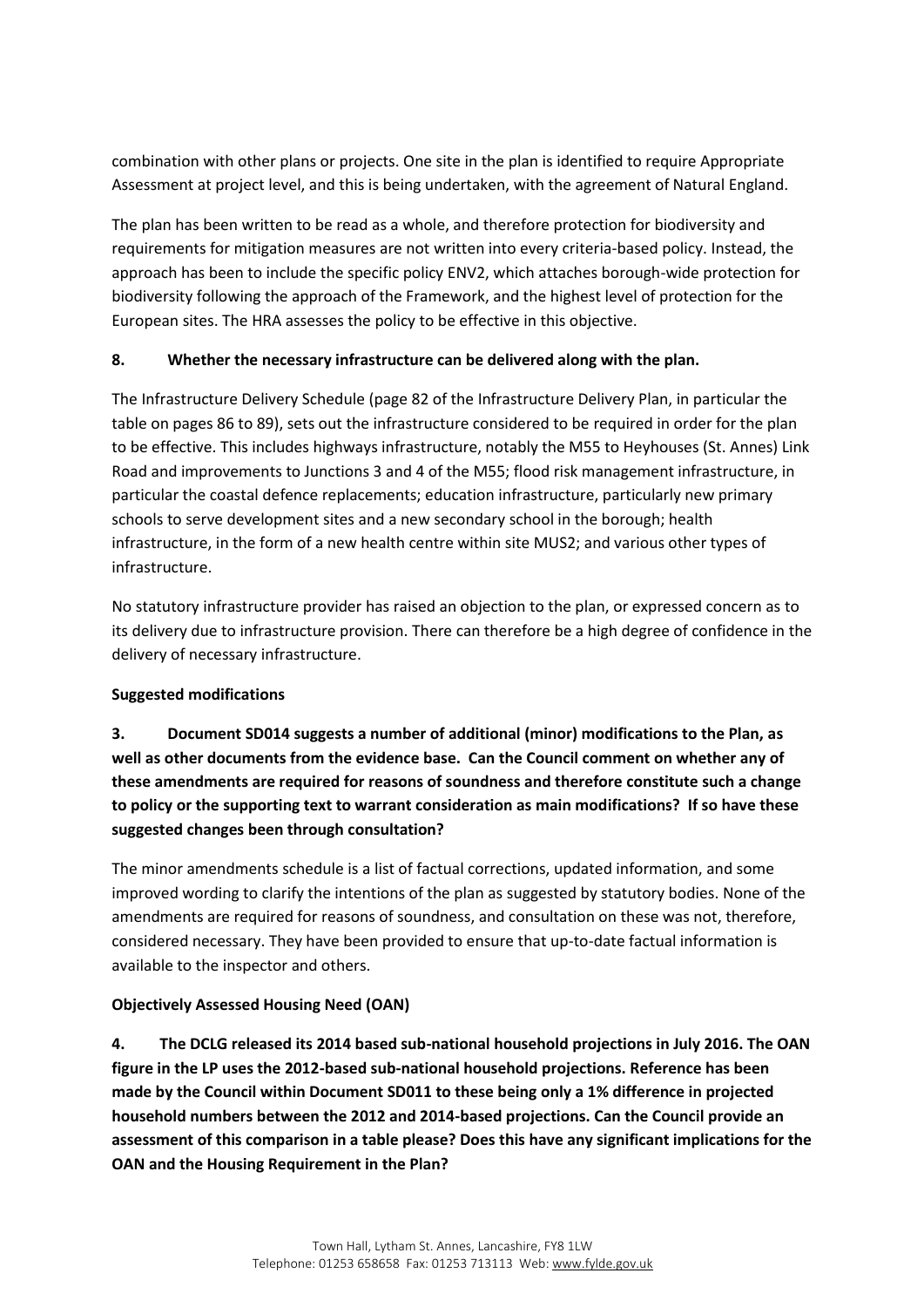| Household Projections for Fylde 2012-2037 (numbers of households 1000s) |                                                                      |                                                              |                                                                   |  |  |  |  |  |  |  |  |  |  |  |
|-------------------------------------------------------------------------|----------------------------------------------------------------------|--------------------------------------------------------------|-------------------------------------------------------------------|--|--|--|--|--|--|--|--|--|--|--|
| 2012                                                                    | 2017                                                                 | 2022<br>2027<br>2032<br>2037<br>% change<br>$2012 -$<br>2037 |                                                                   |  |  |  |  |  |  |  |  |  |  |  |
| 36<br>37<br>39<br>40<br>41<br>35<br>15.6%                               |                                                                      |                                                              |                                                                   |  |  |  |  |  |  |  |  |  |  |  |
|                                                                         | Source: DCLG 2012-based household projections to 2037 for England    |                                                              |                                                                   |  |  |  |  |  |  |  |  |  |  |  |
|                                                                         | Household Projections for Fylde 2014 - 2039                          |                                                              |                                                                   |  |  |  |  |  |  |  |  |  |  |  |
|                                                                         | 2019<br>2024<br>2014<br>2029<br>2039<br>% change<br>$2014 -$<br>2039 |                                                              |                                                                   |  |  |  |  |  |  |  |  |  |  |  |
|                                                                         | 37<br>36<br>39<br>42<br>40<br>16.6%                                  |                                                              |                                                                   |  |  |  |  |  |  |  |  |  |  |  |
|                                                                         |                                                                      |                                                              | Source: DCLG 2014-based household projections to 2039 for England |  |  |  |  |  |  |  |  |  |  |  |

The analysis of this data was carried out by Lancashire County Council and the percentage figures are taken from Fylde's Area Profile www.lancashire.gov.uk

The DCLG 2014-based household projections cover a slightly different time period as illustrated by the table. The time period extends to 2039, 7 years beyond the end of the plan period. Given that the increase of 1% occurs over a longer period than the plan it is reasonable to assume that the increase is actually less than 1%.

It is not considered that this has any significant implications for the OAN and the Housing Requirement in the Plan. From the SHMA, 'overall, there is an estimated need for 207 affordable homes per year in Fylde, with an objectively assessed need for between 300 and 420 dwellings per annum'. Addendum 2 which used the 2012 Household Projections altered the OAN range to 248- 450. The housing requirement figure of 370 represents a substantial uplift, over 50%, from the 2012SNHP 'starting point' projection of housing growth and need.

It is also useful to consider the household projections year by year over the plan period they are included in the table below.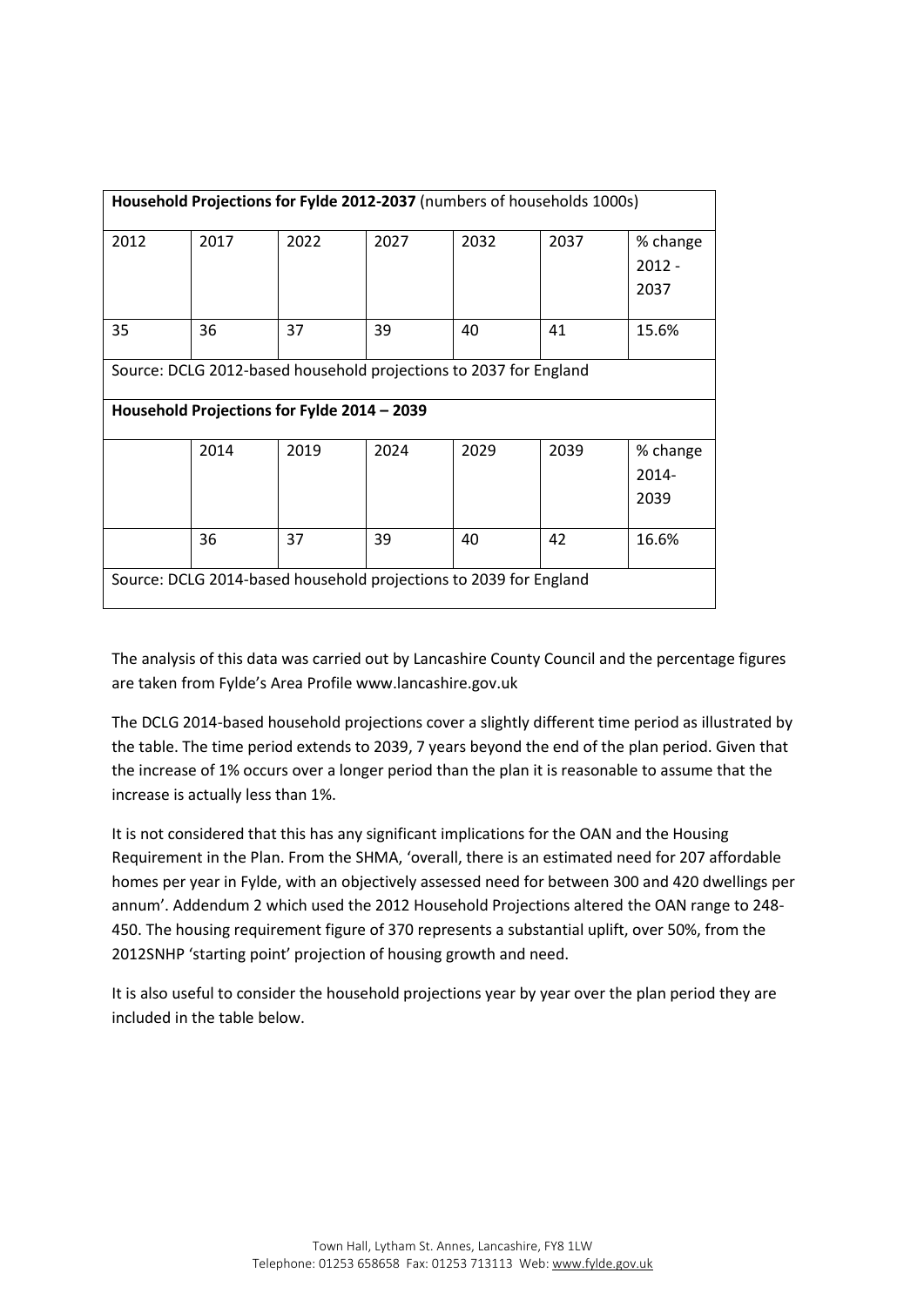|                     | 2011 | 2012 | 2013 | 2014 | 2015 | 2016 | 2017 | 2018 | 2019 | 2020 | 2021 |
|---------------------|------|------|------|------|------|------|------|------|------|------|------|
| <b>SNHP</b><br>2012 | 35   | 35   | 35   | 36   | 36   | 36   | 36   | 37   | 37   | 37   | 37   |
| <b>SHNP</b><br>2014 | 35   | 35   | 35   | 36   | 36   | 36   | 37   | 37   | 37   | 37   | 38   |

Sub National Household Projections for Fylde 2011 to 2032 – The Local Plan Period (Numbers of Households in Thousands)

|                     | 2022 | 2023 | 2024 | 2025 | 2026 | 2027 | 2028 | 2029 | 2030 | 2031 | 2032 |
|---------------------|------|------|------|------|------|------|------|------|------|------|------|
| <b>SNHP</b><br>2012 | 37   | 38   | 38   | 38   | 38   | 39   | 39   | 39   | 39   | 39   | 40   |
| <b>SNHP</b><br>2014 | 38   | 38   | 39   | 39   | 39   | 39   | 39   | 40   | 40   | 40   | 40   |

Source: DCLG 2012 Household Projections by District, England 1991-2037 and DCLG 2014 Household Projections by District, England, 1991-2039.

At 2032, the end of the plan period, the projected number of households in thousands is the same for both the 2012 and 2014 projections, at 40,000.

In conclusion, a 1% increase in the percentage change in the Household Projections from the 2012 SNHP to the 2014 SNHP (which is less than a 1% increase over the plan period) does not have significant implications for the OAN and the Housing Requirement Figure.

# **5. Why has the Council chosen to align the housing requirement with the Experian employmentled scenario rather than the Aecom or Oxford Economics scenarios? Can the Council point me to the independent evidence justifying this approach?**

The Council has not aligned the housing requirement with the Experian employment-led scenario rather than the Aecom or Oxford Economic scenarios.

It is coincidental that the Council's Housing Requirement Figure of 370 per annum is close to the figure of 366 ( the Experian Employment-led forecast) found in Figure 7.11 of the SHMA. The SHMA was followed by Addendum 1 and Addendum 2 and The Council's Housing Requirement Paper 2016.

The Housing Requirement Paper 2016 (Evidence Document ED017) provides a fully detailed explanation of the derivation of the housing requirement figure, itself drawing on evidence from the Fylde Coast SHMA (Document ED021), Addendum 1 to the SHMA (ED022) and Addendum 2 to the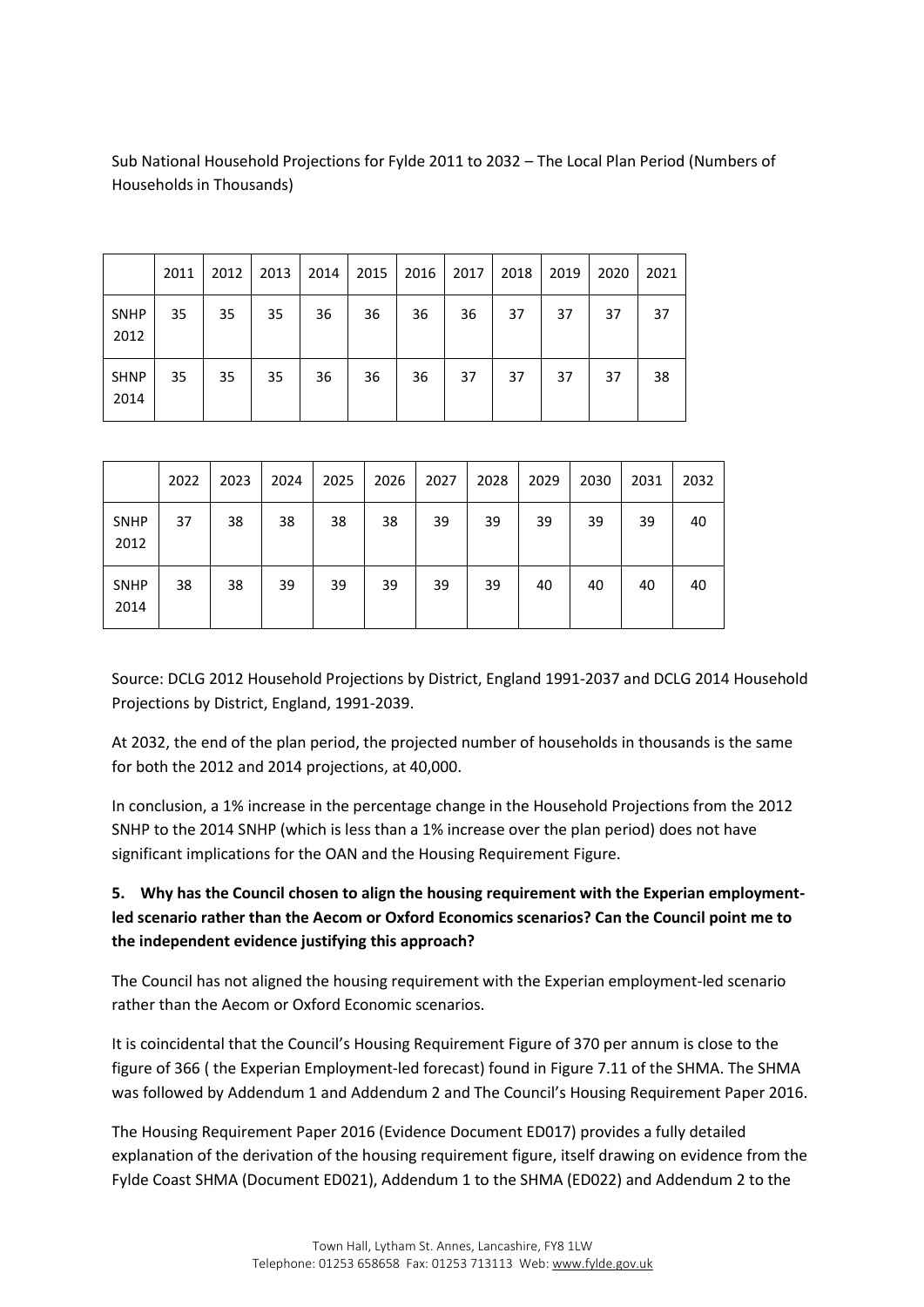SHMA (ED023). The Housing Requirement Paper examines the projections and then considers the effect of a range of factors including the economic context for Fylde and the effect of market signals, resulting in a significant uplift in the delivery of housing over the population projections.

# **Five year supply of housing land**

**6. I note the Council's housing trajectory set out in Table 2 of the Plan and site assessment evidence. It would be most helpful if the Council could provide me with a summary table bringing together the evidence to show the five year housing land supply (5YHLS) (including the required buffer) at the point of adoption? As well as providing the projected delivery by year and planning permission status for each site, the table should include a column which provides evidence and reasons as to why the Council considers the sites will be deliverable within the five year period (such as do the sites have developers on board and are there any constraints to delivery?).**

The table attached as the appendix to this responses document sets out the delivery over the first five years of the plan following adoption, providing a summarised extract of the trajectory in Appendix 2 of the plan. The delivery over the five years has been totalled to provide an overall figure. A total of 3471 homes are anticipated to be delivered over the five years following adoption. The annualised requirement of 420 for the remainder of the plan period, shown in the trajectory and the table provided, includes the shortfall from the beginning of the plan period. Five years of this annualised requirement totals to 2100. Addition of a 20% buffer would give a 5-year housing supply requirement of 2520. The supply will therefore be in surplus by 951 on adoption.

The Council has adopted a standardised build-out rate across all sites, which informs the projected delivery at each site shown in the plan trajectory. The standardised rate assumes that 15 homes will be built in the first year and 30 homes in subsequent years. If the site has a capacity of more than 300 homes then it assumes that there will be two developers and the output will be doubled. There is no phasing of development proposed within the plan. The date on which sites will commence delivery is based on the status of planning permissions and Section 106 agreements. The approach taken regarding build-out rates is consistent with the methodology the Council has used in its 5-year housing supply calculations.

The notes provided in the columns on the right in the table provide information on known developers, constraints and other relevant information.

# **Windfalls and Small Sites Allowance**

**7. Table 2 on page 41 of the LP states that 998 houses (12.6% of total supply) will come from allowances and unallocated sites. An allowance of 40dpa for windfalls has been included in the supply from Year 10. Can the Council point me to the evidence that justifies these figures?**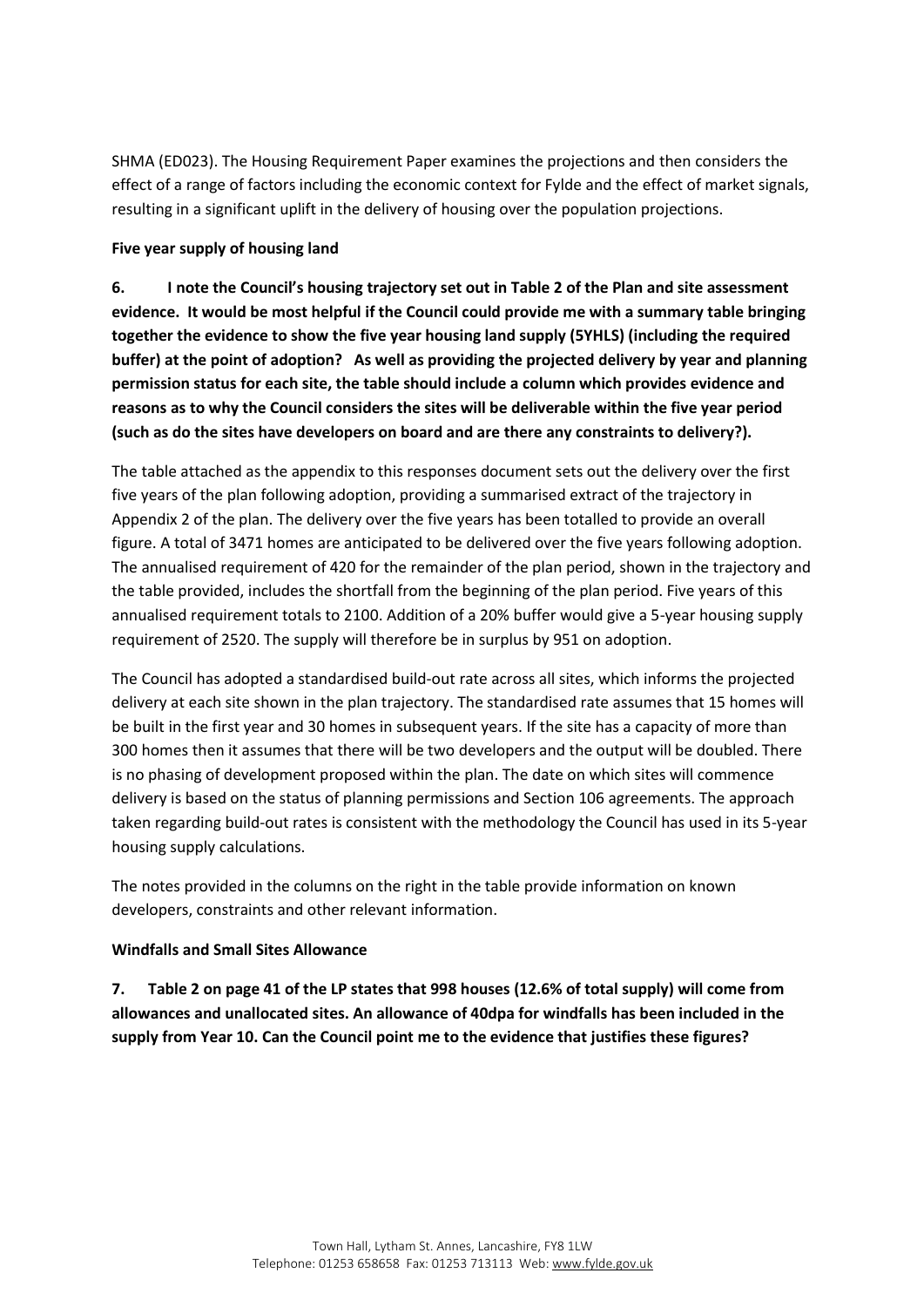Appendix 2 of the LP, page 214, contains a spreadsheet that breaks the total of 998 down as follows:

| <b>Allowances</b>                               | Plan   |
|-------------------------------------------------|--------|
|                                                 | Period |
|                                                 | Total  |
| <b>Small Site Completions</b>                   | 125    |
| Small Site Commitment and Minded to Approve     | 383    |
| (unallocated sites)                             |        |
| Small Sites and Windfall Allowance (unallocated | 440    |
| sites)                                          |        |
| Long Term Empty Homes Re-entering the           | 50     |
| Market                                          |        |
| Allowances Sub Total                            | 998    |

#### Small Sites Completions

The small sites completions have already been completed in years 2011-2016. A small site is a site of 9 or less dwellings, small site completions includes non- allocated sites and factors in demolitions.

Small Sites Commitment and Minded to Approve (unallocated sites)

This comprises 326 commitments and 57 minded to approve. Giving a total of 383, as the Council cannot predict exactly when these will be completed they were spread over a five year period from 2016 -2021. This gave 77 completions per year for four consecutive years with 75 completions in 2020 – 2021.

Although these first two categories are listed as allowances they are in fact commitments, the completions from the commitments and minded to approve have been spread over five years.

Small Sites and Windfall Allowance (unallocated sites)

Once the supply of small site commitments has been used up the Council makes an allowance for Small Sites and Windfalls of 40dpa from 2021- 2022 for eleven years giving a total of 440.

The evidence for this figure is taken from the Council's Housing Land Availability Schedule, it only includes sites for less than 9 dwellings and it excludes garden development. There are no site allocations in the Fylde Borough Local Plan ( As Altered ) October 2005 and so all housing sites are effectively windfall. As the emerging Local Plan has allocated sites of 10 units or more, it has presumed that sites of 9 units or less will come forward as windfall and this assumption has been applied to the previous plan period. The average number of windfall completions (using this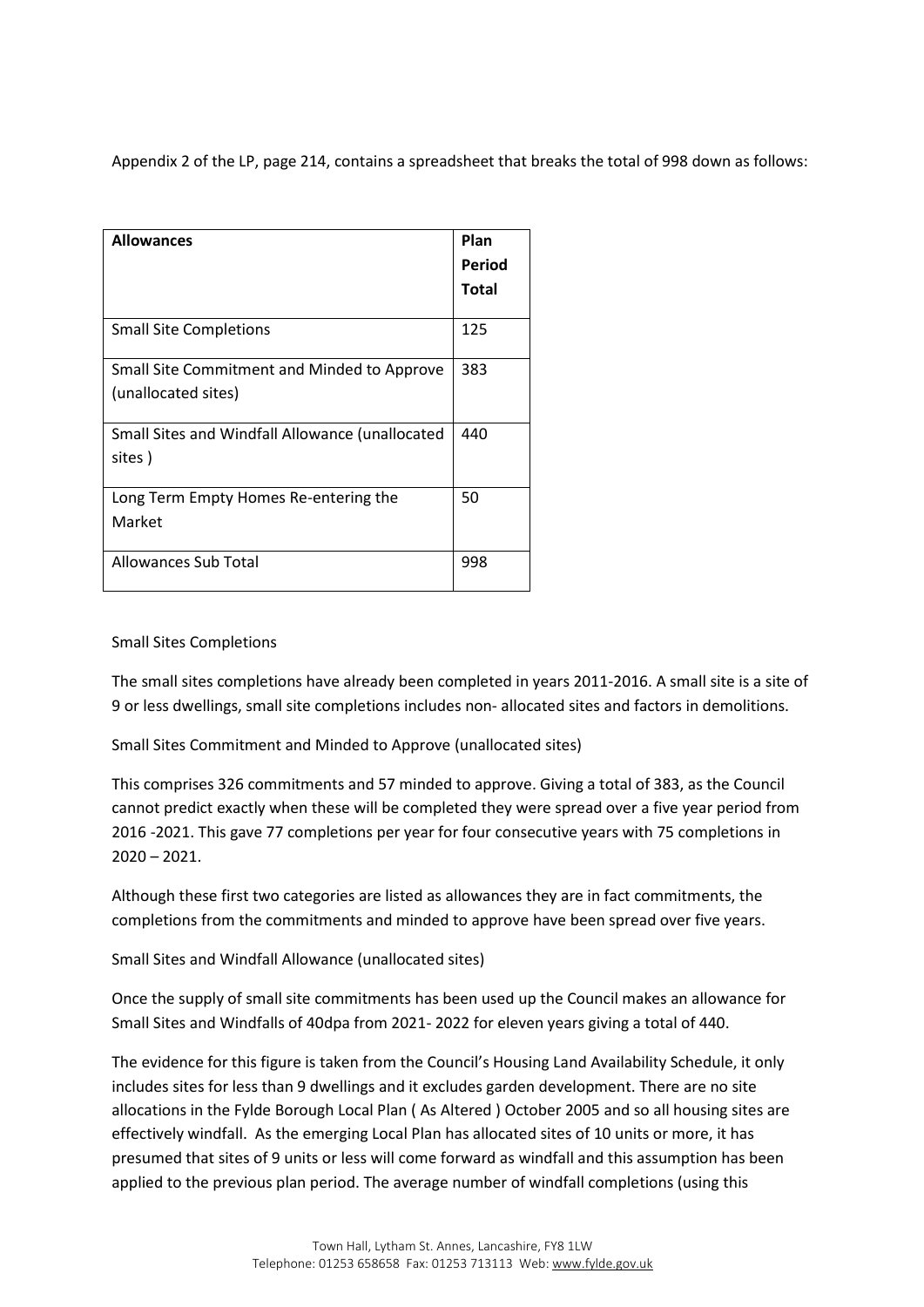definition) is 39 per annum. However, it should be noted that this is a conservative estimate. There will continue to be windfall completions on much larger sites and if these were included the figure would be higher.



Windfalls and Total Completions 2003 -2016

# Long Term Empty Homes re-entering the market

The final allowance is for long term homes re-entering the market. The Council has made an allowance for 50 dwellings in total (that is 10 dwellings per annum) from 2016-2021.

The Council publishes evidence on its strategies for bringing empty homes back into use via reports to the Environment, Health and Housing Committee. From April 2014 to July 2016 there has been a significant and continuing reduction of 122 (2 years plus empty). Therefore, it is considered reasonable to include an allowance for 10 dwellings per year. The Council includes an allowance for 50 long term empty homes re-entering the market in it five year housing land supply calculation.

# **Density and mix of new residential development**

# **8. Policy H2 requires the delivery of at least 20% of homes on sites of 20 or more dwellings to be designed to accommodate the elderly. Can the Council point me to the evidence that supports this provision?**

The supporting text on pages 103 to 105 of the plan provides a summary. The Specialised Housing Background Paper (Document ED029) provides an analysis of the issue of accommodation for the elderly, and further supporting evidence for the policy.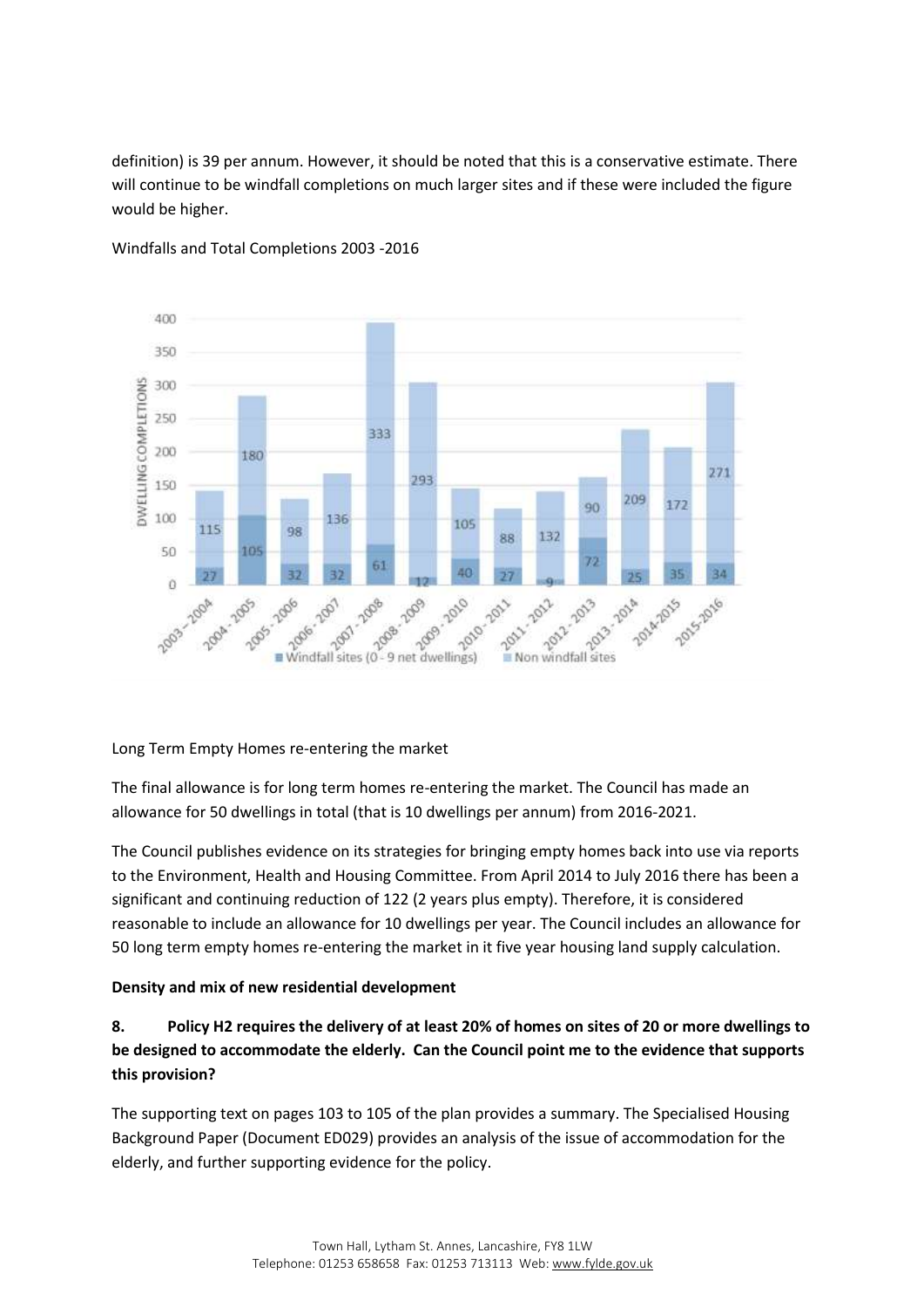The evidence indicates that Fylde has an ageing population, and that it will have increasing needs for suitable accommodation. Fylde already has a much larger proportion (28%) of the population aged 65 and over than nationally (16%). The number of people aged 65 and over will increase by over 41% in the plan period. People of 65 and over will account for all of the overall increase in population in the borough during the plan period. Much larger numbers than at present will have specific care needs or mobility impairments. Against this, the existing supply of accommodation designed specifically for the elderly, including care homes, could accommodate at most 11% of the population of 65 and over at the end of the plan period. The policy therefore plans for a mix of housing based on current and future demographic trends, in line with paragraph 50 of the Framework.

# **Affordable housing**

# **9. It is not clear from my reading of Policy H4 how, when 30% on-site affordable housing provision is sought, contributions for off-site provision will be required to the value of 43% of the number of market homes, as this is an equivalent value. Can the Council explain this please?**

Concerning the matter of affordable housing numbers, Policy H4 is seeking to achieve a composition of 70% market housing and 30% affordable housing by number of units on all sites to which it will be applied; this is on all market housing schemes of 10 or more homes.

Policy H4 prescribes a presumption in favour of on-site affordable housing, however in circumstances where the Council considers that affordable housing would be most appropriately provided off-site Policy H4 ensures that approximately 30% of the total number of houses by number (both affordable and market) are affordable houses. Accordingly a contribution of equivalent value is then sought.

The contribution to affordable housing must take account of both the units provided on the application site and those additional units that would be secured off site or by way of contribution. Therefore, multiplying the number of houses which are to be provided on the application site by 0.43 (43%) gives approximately (subject to rounding) the number of affordable houses to be provided off-site. Multiplying the number of market houses to be provided by 0.43 ensures that the number of affordable houses will always be approximately (subject to rounding) 30% of the total number of houses to be developed across the application site and off-site. Policy H4 then seeks a contribution equivalent in value to this given number of affordable houses.

The use of 43% is a simplification of a mathematical relationship when the desired amount of affordable housing is 30%. By way of an example were the desired affordable housing level to be 20% then the following would apply;

a = affordable housing %

m = market housing %

(a + m = 100, this must always be true as it is a percentage based calculation, similarly 100-m  $= a$  or 100-a  $= m$ )

x = multiplier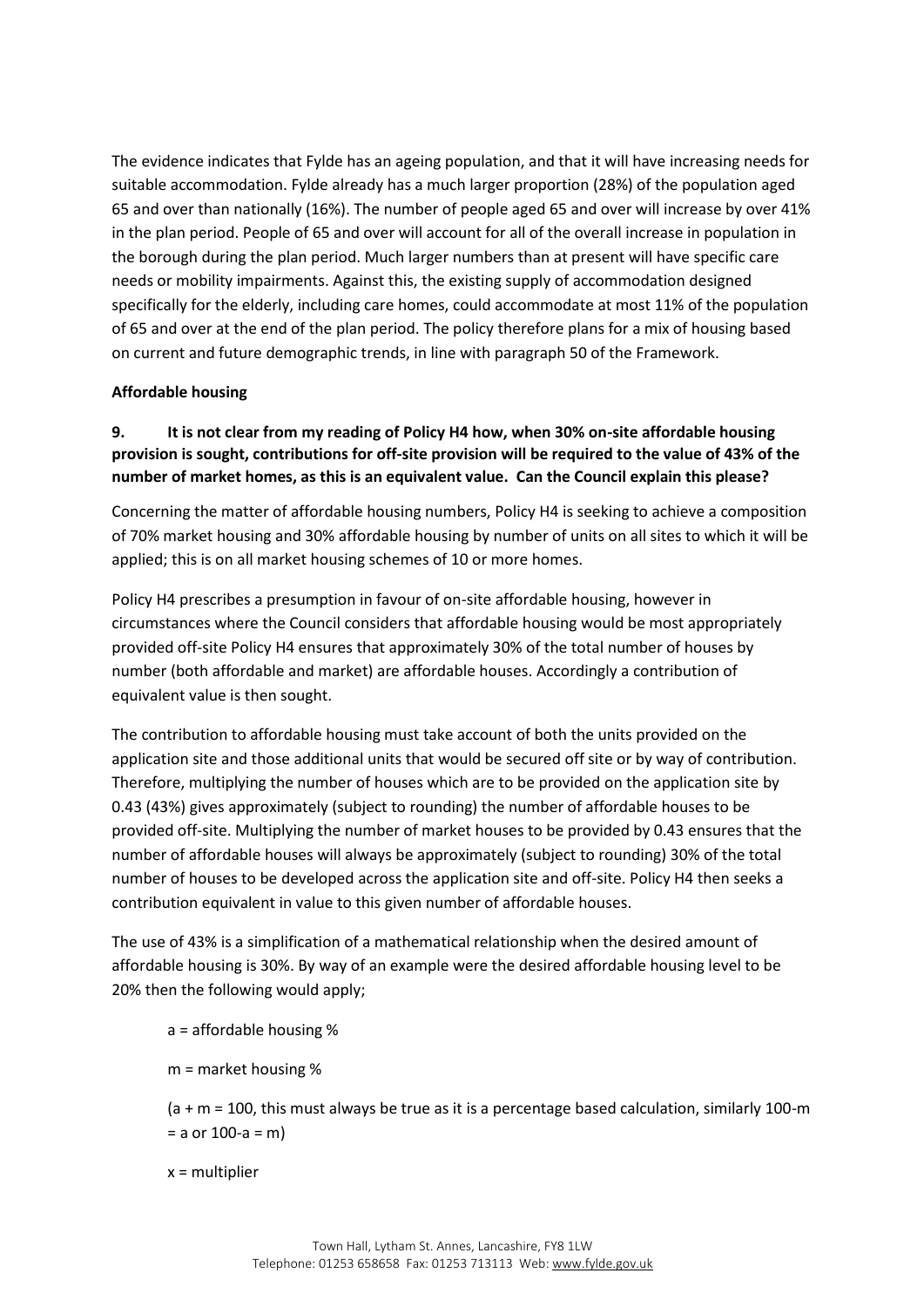So  $(100/m)*a = x$ 

Looking at the 20% affordable example referred to above, the multiplier (x) would be;

(100/80)\*20 = 25% or 0.25

#### **Gypsies, travellers and travelling showpeople's sites**

# **10. Can the Council explain why Policy H5 only proposes to deliver additional pitches for gypsies and travellers up to the year 2031 rather than 2032 (the Plan period)? What is the assessed need up to 2032?**

The original GTAA of 2014 (Document number ED020) provided an assessment of need for the period up to 2031. The GTAA was produced on behalf of the three Fylde Coast authorities working jointly under the Duty to Co-Operate and attempted to align with the likely plan periods of the three authorities as understood at the time. The approach is set out on page 11 of document ED020.

As explained further in response to question 11, the pitch requirement is now much reduced due to new evidence. Given the small numbers, the additional year is considered unlikely to result in additional pitch requirements. However, the plan includes a commitment in paragraph 10.80 on page 112 to review the requirements at least every 5 years or otherwise in accordance with national policy and guidance.

**11. Paragraph 10 of the National Planning Policy for Traveller Sites (2015), requires the identification of a supply of specific deliverable sites sufficient to provide 5 years' worth of sites against their locally set targets and identify a supply of specific, developable sites, or broad locations for growth, for years 6 to 10 and, where possible, for years 11-15. Paragraph 10.81 of the Plan states that Policy H5 sets out the location for the provision of pitches for gypsies and travellers up to 2031. However whilst a need for 26 extra pitches has been identified within the policy, only two committed sites are allocated delivering up to 5 pitches. Can the Council comment on their approach and the level of consistency with national policy?** 

The plan was published for consultation with Policy H5 reflecting the evidence that was available at the time. However, the evidence (the GTAA 2014, Evidence Document ED020) was based on the definition of gypsies and travellers before the introduction of the revised Planning Policy for Travellers' Sites (2015) (PPTS) (Document ED019). Since PPTS requires identification of sites to provide for the needs of gypsies and travellers as defined by Annex 1 of the PPTS, it has been necessary to produce an updated study, the Blackpool, Fylde and Wyre Gypsy and Traveller Accommodation Assessment Update. This is referred to in the plan on page 112, paragraph 10.78. The update has only very recently been completed and was approved by Council members on  $18<sup>th</sup>$ January 2017. It forms an additional evidence document, no.EL1.002. The update concludes that Fylde Borough has a net surplus of 2 pitches, based on needs of gypsies and travellers known to meet the new definition, with a possible need arising for 2 pitches for those whose status could not be established.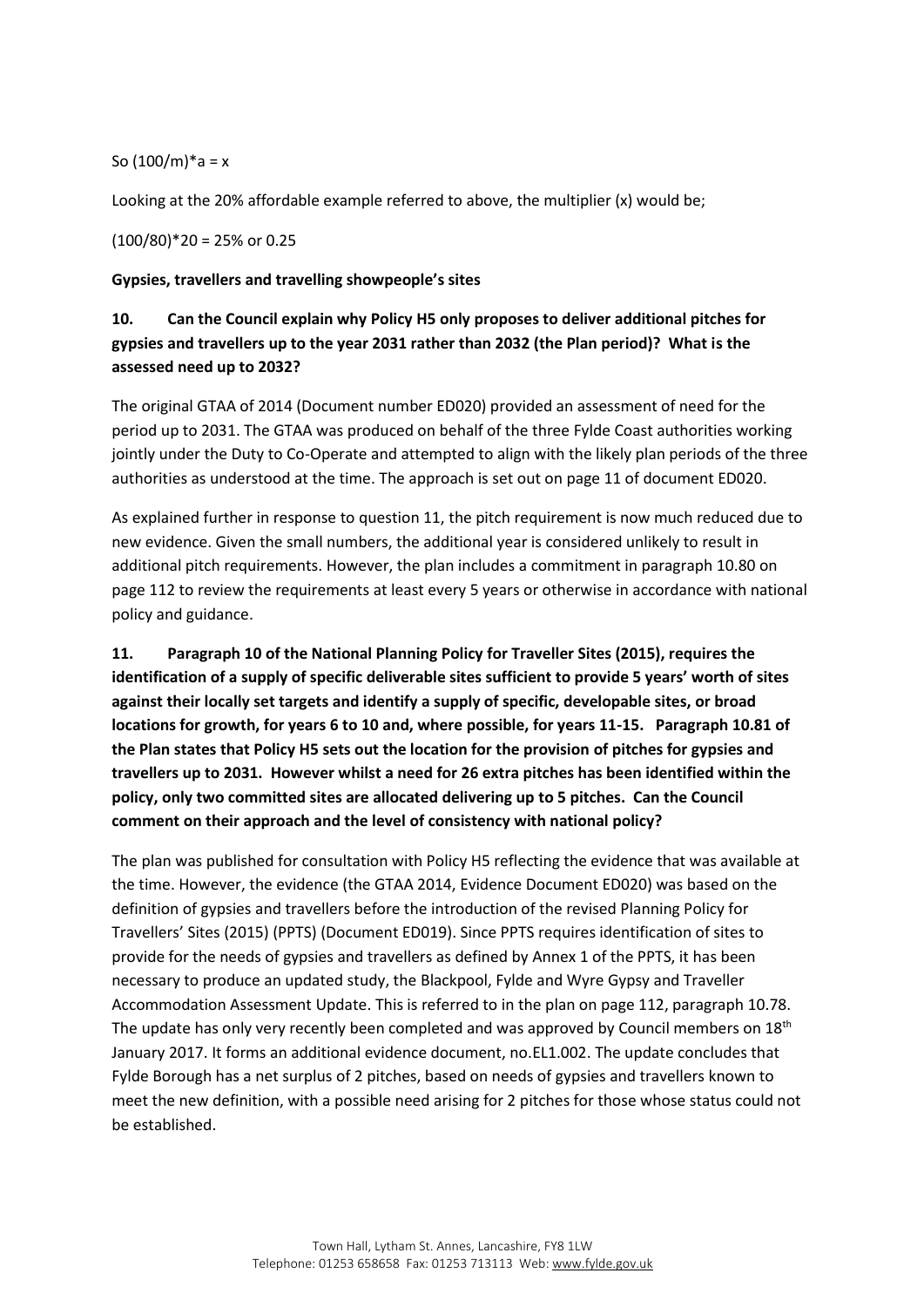Early drafts of the study indicated that the number of pitches required was likely to be significantly reduced. On this basis it was considered unwise to allocate pitches on the basis of the earlier evidence, as the update would have rendered the allocations unnecessary, possibly undeliverable and with the potential for blighting the land in question. The policy was therefore based on criteria which allow for development to occur in appropriate locations where a need is demonstrated. With the level of need in accordance with PPTS now reduced, the criteria-based policy remains the most appropriate, although the numbers in the first paragraph could be removed as superfluous.

I hope the Council's response to these preliminary questions resolves your queries. If you have any further queries please do not hesitate to contact us.

Yours faithfully

Care.

Julie Glaister Planning Policy Manager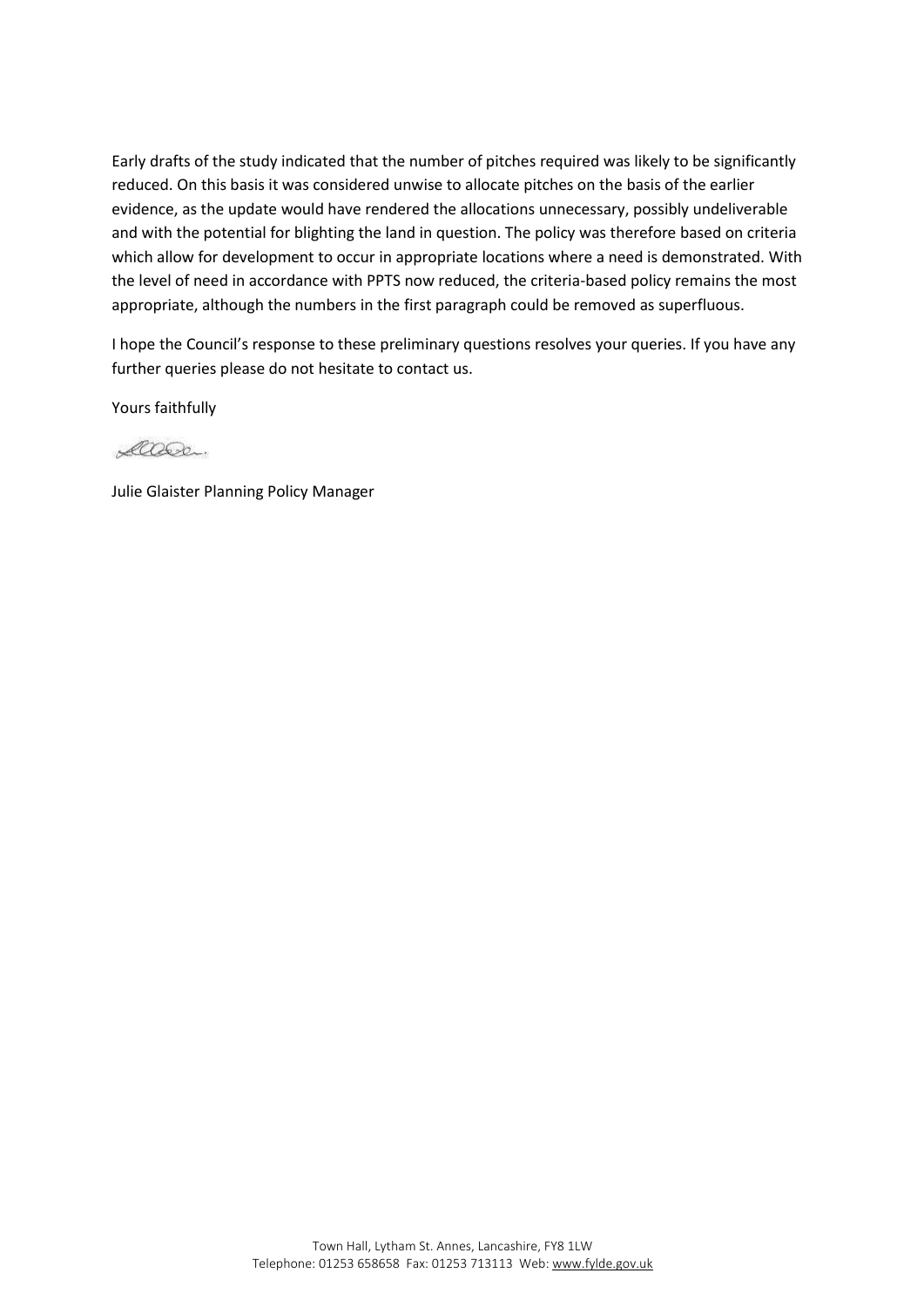|                                                              |                 |                                                     |              |             | application<br>ent (net) | (net)   |                |                                               |                  |                  | <b>Five years from adoption</b> |                                                                       |       |                 |                             |                                                               |                                      |
|--------------------------------------------------------------|-----------------|-----------------------------------------------------|--------------|-------------|--------------------------|---------|----------------|-----------------------------------------------|------------------|------------------|---------------------------------|-----------------------------------------------------------------------|-------|-----------------|-----------------------------|---------------------------------------------------------------|--------------------------------------|
| Site                                                         |                 | ă<br>'lanning<br>umber                              | ations       | ded to<br>€ | poling                   | pletion | UC / NS (net)  | 2016-2017<br><b>Current year</b><br>projected | $2017 -$<br>2018 | $2018 -$<br>2019 | 2020                            | <mark>2019- 2020- 2021-</mark><br>2021 2022                           |       | 5-year<br>Total | Developer?                  | <b>Constraints</b>                                            | <b>Notes</b>                         |
| SL1 - Lytham and St Annes Strategic Location for Development |                 |                                                     |              |             |                          |         |                |                                               |                  |                  |                                 |                                                                       |       |                 |                             |                                                               |                                      |
| Queensway, St Annes                                          | HSS1            | 08/0058 OL<br>13/0257 RM<br>5/400 FULI              |              |             | 1150                     |         | 1150           | 30                                            | 60               | 60               | 60                              | 60                                                                    | $-60$ | 300             | Kensington Developments Ltd | Construction of link road required at<br>stage of development | Additional funding identified in IDP |
| Lytham Quays, Lytham                                         | HSS3            | 02/0641 OL<br>06/0074 RM<br>09/0659 OL<br>1/0374 RM |              |             | 120                      | 119     | $\overline{1}$ | $\overline{1}$                                |                  |                  |                                 |                                                                       |       | $\overline{0}$  |                             |                                                               |                                      |
| Heyhouses Lane, St Annes                                     | <b>MUS4</b>     | 2/0465 OL<br>13/0448 RM<br>5/787 OL                 |              | 160         | 162                      | 43      | 119            | 45                                            | 45               | 29<br>15         | 30 <sup>2</sup>                 | $\begin{array}{ c c c c c } \hline \text{30} & \text{30} \end{array}$ |       | 74<br>105       | Morris Homes                | None: developer on-site                                       |                                      |
| Queen Mary School, Clifton Drive South, St Annes             | HS <sub>1</sub> | 03/0157 COU                                         |              |             | 41                       | 35      | 6              | 6                                             |                  |                  |                                 |                                                                       |       | $\Omega$        | <b>Barratt</b>              | Complete                                                      |                                      |
| Jubilee House, East Beach, Lytham                            | HS <sub>2</sub> | 13/0001 FULL                                        |              |             | 20                       |         | 20             | 15                                            |                  |                  |                                 |                                                                       |       | -5              | Not identified              |                                                               |                                      |
| Ashton Nurseries, Mythop Road, Lytham                        | HS3             | 07/1264 OL                                          |              |             | 10                       |         | 10             |                                               | 10 <sup>°</sup>  |                  |                                 |                                                                       |       | 10              | Not identified              |                                                               |                                      |
| The Gables, 35-39 Orchard Road, St Annes                     | HS4             | 05/0648 FULL                                        |              |             | 19                       |         | 19             | 15                                            | $-4$             |                  |                                 |                                                                       |       | $\overline{4}$  | R.P. Tyson Construction     |                                                               | New application pending 16/0639      |
| 7-8 St Georges Square, St Annes                              | HS <sub>5</sub> | 10/0891 COU                                         |              |             | 11                       |         | 11             | 11                                            |                  |                  |                                 |                                                                       |       | $\overline{0}$  | Peter Donelly               | Complete                                                      |                                      |
| 68 North Promenade & 1 Sandgate, St Annes                    | HS <sub>6</sub> | 08/0853 FULL                                        |              |             | 12                       |         | 12             | 12                                            |                  |                  |                                 |                                                                       |       | $\overline{0}$  |                             |                                                               | Also permission 13/0744              |
| Petros House, St Andrews Road North, St Annes                | HS7             | 14/0418 COU                                         |              |             | 35                       |         | 35             | 15                                            | 20 <sup>2</sup>  |                  |                                 |                                                                       |       | 20              | <b>Tustin Developments</b>  | None: developer on-site                                       |                                      |
| 35-37 South Promenade, St Annes                              | HS8             | 14/0327 OL                                          |              |             | 36                       |         | 36             |                                               | 15               | 21               |                                 |                                                                       |       | 36              | McCarthy & Stone            | Complete                                                      |                                      |
| 23 - 33 Fairhaven Road, St Annes                             | HS9             | 14/0320 FULL                                        |              |             | 32                       |         | 32             | 15                                            | 17               |                  |                                 |                                                                       |       | 17              | <b>Westby Homes</b>         | None: developer on-site                                       |                                      |
| 34-36 Orchard Road, Lytham St Annes                          | <b>HS10</b>     | 15/0176 FULL                                        |              |             | 14                       |         | 14             | 14                                            |                  |                  |                                 |                                                                       |       | $\overline{0}$  | Clifford House 2002 Ltd     | None                                                          |                                      |
| The Galleries, 2-4 Kingsway, Lytham                          | <b>HS11</b>     | 15/0486 FULL                                        |              |             | 10                       |         | 10             | 10                                            |                  |                  |                                 |                                                                       |       | $\overline{0}$  |                             |                                                               |                                      |
| Fairways, Heeley Road, St Annes                              | <b>HS12</b>     | 08/0092 OL                                          |              | 20          |                          |         |                |                                               |                  | 15               | $-5$                            |                                                                       |       | 20              | Not identified              |                                                               |                                      |
| Kingsway Garage, St Annes                                    | <b>HS13</b>     | 11/0667 OL                                          |              | 30          |                          |         |                |                                               |                  | 15               | 15                              |                                                                       |       | 30              | Not identified              |                                                               |                                      |
| Axa, Lytham                                                  | <b>HS14</b>     | 13/0152 OL                                          |              | 45          |                          |         |                |                                               |                  | 15               | 30 <sup>°</sup>                 |                                                                       |       | 45              | Not identified              |                                                               | Currently being actively marketed    |
| Land to the West, Ballam Road, Lytham                        | <b>HS15</b>     | 14/0161 FULL                                        |              | 12          |                          |         |                |                                               | 12               |                  |                                 |                                                                       |       | 12              | Windmill Oaks Ltd           | None: developer on-site                                       |                                      |
| 353 Clifton Drive North, St Annes                            | <b>HS16</b>     | 1/0312 FULL                                         |              |             | 34                       | 34      | $\mathbf{C}$   |                                               |                  |                  |                                 |                                                                       |       | $\overline{0}$  |                             |                                                               |                                      |
| Hastings Point, Ballam Road, Lytham                          | <b>HS17</b>     | 03/0157 FULL                                        |              |             | 25                       | 25      | $\mathbf C$    |                                               |                  |                  |                                 |                                                                       |       | $\overline{0}$  |                             | Complete                                                      |                                      |
| Former FBC Depot, St Davids Road North, St Annes             | <b>HS18</b>     | 12/0537 FULL                                        |              |             | 32                       | 32      | $\mathbf{C}$   |                                               |                  |                  |                                 |                                                                       |       | $\Omega$        |                             | Complete                                                      |                                      |
| 1 Lord Street, St Annes                                      | <b>HS19</b>     | 14/0178 FULL                                        |              |             | 14                       | 14      | $\mathbf{C}$   |                                               |                  |                  |                                 |                                                                       |       | $\overline{0}$  |                             | Complete                                                      |                                      |
| Former Kwik Save, St Annes                                   | <b>HS20</b>     | 14/0790 FULL                                        |              |             | 15                       | 15      | $\mathbf{C}$   |                                               |                  |                  |                                 |                                                                       |       | $\Omega$        |                             | Complete                                                      |                                      |
| <b>Lytham and St Annes Sub Total</b>                         |                 |                                                     | $\mathbf{0}$ | 267         | 1792                     | 317     | 1475           | 189                                           |                  |                  |                                 |                                                                       |       | 678             |                             |                                                               |                                      |

# **Appendix to responses to Inspector's Preliminary Questions: Five Year Trajectory**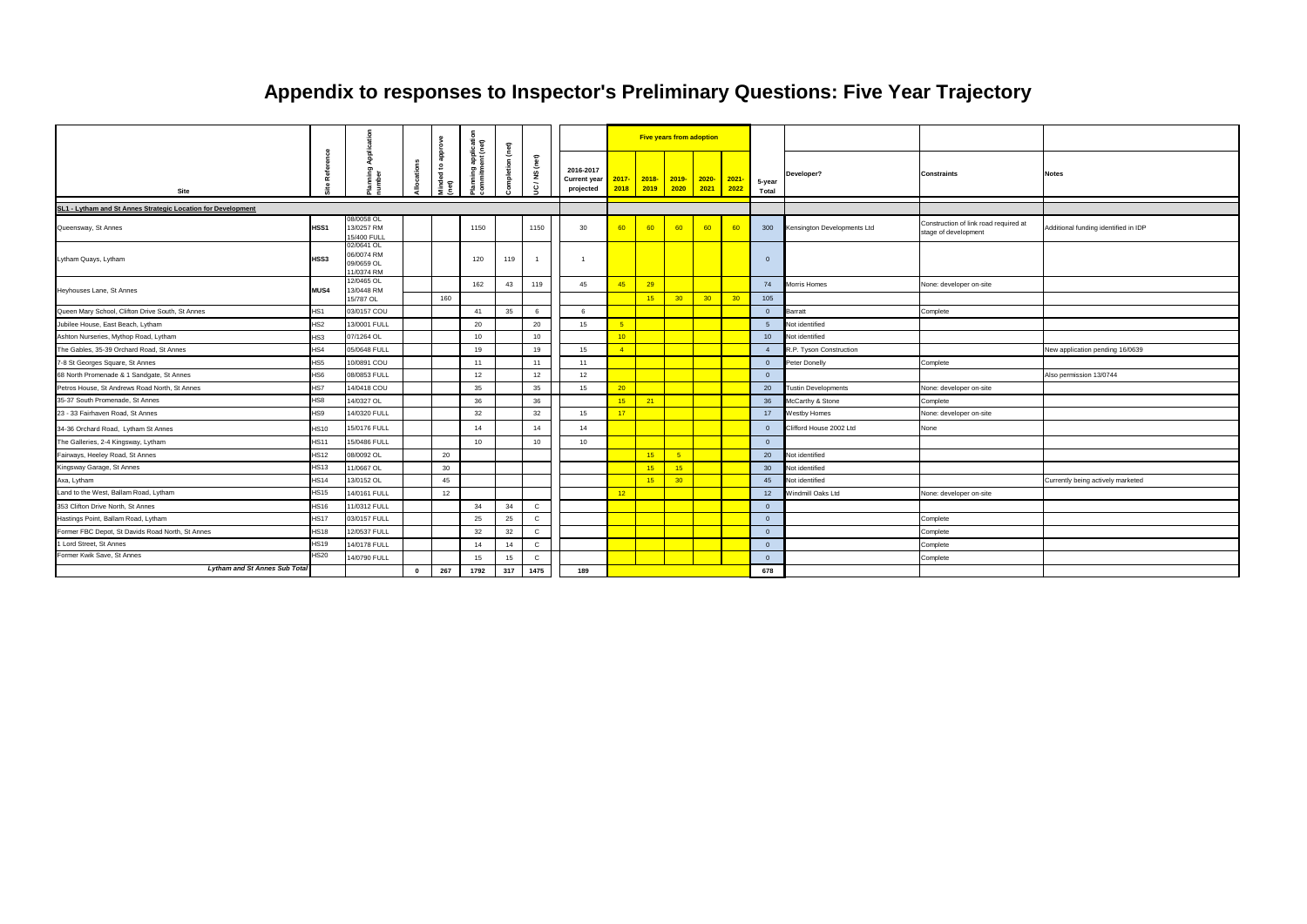|    | <b>Notes</b>                                                                     |
|----|----------------------------------------------------------------------------------|
|    |                                                                                  |
|    | New application 16/0062/REM 353 homes approved subject to<br>S106and AA 9/1/2017 |
|    | Application expected shortly                                                     |
|    |                                                                                  |
|    |                                                                                  |
| e  |                                                                                  |
|    |                                                                                  |
| e  |                                                                                  |
|    |                                                                                  |
|    |                                                                                  |
|    | Healthy New Town Government Pilot                                                |
|    | See Minor Modification schedule: MNR007                                          |
|    |                                                                                  |
|    | Additional application 15/0891/REM pending                                       |
|    |                                                                                  |
|    |                                                                                  |
|    | Being actively marketed                                                          |
| e  |                                                                                  |
| e  |                                                                                  |
| 'n |                                                                                  |
|    |                                                                                  |
|    |                                                                                  |
|    |                                                                                  |
|    |                                                                                  |
| e  |                                                                                  |
| e  |                                                                                  |
| e  |                                                                                  |
|    |                                                                                  |
|    |                                                                                  |
|    | New application expected                                                         |
|    |                                                                                  |
|    |                                                                                  |
|    | Expansion of existing caravan park: approved pending S106                        |
|    |                                                                                  |
|    |                                                                                  |
|    |                                                                                  |
|    |                                                                                  |
|    |                                                                                  |

|                                                                      |              |                                       |           |      | ilicati<br>(net) | $_{\rm (net)}$ |                         |                                        |                  |                  | <b>Five years from adoption</b> |                  |                       |                         |                               |                         |                                                                                  |
|----------------------------------------------------------------------|--------------|---------------------------------------|-----------|------|------------------|----------------|-------------------------|----------------------------------------|------------------|------------------|---------------------------------|------------------|-----------------------|-------------------------|-------------------------------|-------------------------|----------------------------------------------------------------------------------|
| Site                                                                 | Refer        | ₹<br>mning<br>mber                    |           | dto  | 幕盖               | pletion        | $_{\rm (net)}$<br>UC/NS | 2016-2017<br>Current year<br>projected | $2017 -$<br>2018 | $2018 -$<br>2019 | $2019 -$<br>2020                | $2020-$<br> 2021 | $\vert$ 2021-<br>2022 | 5-year<br><b>Total</b>  | Developer?                    | <b>Constraints</b>      | <b>Notes</b>                                                                     |
| SL2 - Fylde - Blackpool Periphery Strategic Location for Development |              |                                       |           |      |                  |                |                         |                                        |                  |                  |                                 |                  |                       |                         |                               |                         |                                                                                  |
| Coastal Dunes, Clifton Drive North, Blackpool Airport Corridor       | HSS4         | 08/1049 OL<br>10/0877 OL<br>4/0392 RM |           |      | 351              | 13             | 338                     | 60                                     | 60               | 60               | 60                              | 60               | 38                    | 278                     | Persimmon Homes Ltd           | None                    | New application 16/0062/REM 353 homes approved subject to<br>S106and AA 9/1/2017 |
| Cropper Road West, Whitehills                                        | HSS5         |                                       | 442       |      |                  |                |                         |                                        |                  |                  |                                 | 30 <sub>o</sub>  | 60                    | 90                      | <b>Nainhomes</b>              |                         | Application expected shortly                                                     |
|                                                                      |              | 1/0639 FULL                           |           |      | 67               | 67             | $\mathsf{C}$            |                                        |                  |                  |                                 |                  |                       | $\overline{\mathbf{0}}$ | Redrow                        | Complete                |                                                                                  |
| Land at Lytham St Annes Way, Whitehills                              | HSS6         | 3/0213 FULL                           |           |      | 36               | 36             | $\mathsf{C}$            |                                        |                  |                  |                                 |                  |                       | $\overline{0}$          | Censington Developments       | Complete                |                                                                                  |
|                                                                      |              | 13/0726 OL                            |           |      | 26               |                | 26                      |                                        | 15               | 11               |                                 |                  |                       | 26                      | <b>Censington</b>             | None: developer on-site |                                                                                  |
|                                                                      |              |                                       | 22        |      |                  |                |                         |                                        |                  |                  |                                 | 15               | $\overline{7}$        | 22                      | Not identified                |                         |                                                                                  |
|                                                                      |              | 12/0717 OL<br>14/0310 RM              |           |      | 145              |                | 145                     | 15                                     | 30 <sub>o</sub>  | 30               | 30                              | 30 <sub>o</sub>  | 10                    | 130                     | Wainhomes                     | None: developer on-site |                                                                                  |
| Cropper Road East, Whitehills                                        | <b>MUS1</b>  | 3/0753 OL                             |           |      | 26               |                | 26                      |                                        | 15               | 11               |                                 |                  |                       | 26                      | Not identified                |                         |                                                                                  |
|                                                                      |              | 15/0114 OL                            | 200       |      |                  |                |                         |                                        |                  |                  | 15                              | 30 <sub>o</sub>  | 30 <sub>o</sub>       | 75                      | Eric Wright Group Ltd         | None                    |                                                                                  |
|                                                                      |              | 5/0472 OL                             |           |      | 80               |                | 80                      |                                        | 15               | 30               | 30 <sup>°</sup>                 | $-5$             |                       | 80                      | Wainhomes                     | None                    |                                                                                  |
| Whyndyke Farm, Preston New Road, Whitehills                          | <b>MUS2</b>  | 1/0221 OL                             |           | 1310 |                  |                |                         |                                        |                  | 30 <sub>o</sub>  | 60                              | 60               | 60                    | 210                     | Not identified                |                         | Healthy New Town Government Pilot                                                |
| Land to the rear of 11-63 Westgate Road, Squires Gate                | <b>HS21</b>  | 08/0992 FULL                          |           |      | 70               |                | 70                      | 15                                     | 30               | 25               |                                 |                  |                       | 55                      |                               |                         | See Minor Modification schedule: MNR007                                          |
| Former Clock Garage, Preston New Road, Westby                        | <b>HS22</b>  | 2/0499 FULL<br>1/0847 OL              |           |      | 14               |                | 14                      |                                        | 14               |                  |                                 |                  |                       | 14                      | Censington Developments       | None                    | Additional application 15/0891/REM pending                                       |
| Land South of Bridgeside, Squires Gate                               | <b>HS23</b>  | 3/0231 FULL                           |           |      | 22               |                | 22                      | 15                                     | $\overline{7}$   |                  |                                 |                  |                       | $\overline{7}$          | Muir Housing (RSL)            | None                    |                                                                                  |
| Fylde - Blackpool Periphery Sub Total                                |              |                                       | 664       | 1310 | 837              | 116            | 721                     | 105                                    |                  |                  |                                 |                  |                       | 1013                    |                               |                         |                                                                                  |
| SL3 - Warton                                                         |              |                                       |           |      |                  |                |                         |                                        |                  |                  |                                 |                  |                       |                         |                               |                         |                                                                                  |
| Land Opposite Blackfield End Farm, Warton                            | HSS2         | 13/674 OL                             |           |      | 360              |                | 360                     |                                        | 15               | 30 <sub>o</sub>  | 30                              | 30 <sub>o</sub>  | 30                    | 135                     | Not identified                | None                    | Being actively marketed                                                          |
| Highgate Park, Lytham Road, Warton                                   | HSS7         | 2/0550 OL<br>13/0786 RM<br>5/706 RM   |           |      | 254              | 37             | 217                     | 30                                     | 30 <sub>o</sub>  | 30               | 30                              | 30 <sub>o</sub>  | 30                    | 150                     | Barratt Homes                 | None: developer on-site |                                                                                  |
| Riversleigh Farm, Warton                                             | <b>HS24</b>  | 13/0526 FULL                          |           |      | 82               | 27             | 55                      | 30                                     | 25               |                  |                                 |                  |                       | 25                      | rospect GB Ltd                | None: developer on-site |                                                                                  |
| Nine Acres Nursery, Harbour Lane Phase 1                             | <b>HS25</b>  | 0/0766 OL<br>1/0816 RM                |           |      | 75               | 65             | 10                      | 10                                     |                  |                  |                                 |                  |                       | $\overline{0}$          | <b>Taylor Wimpey</b>          | Approaching completion  |                                                                                  |
| Georges Garage, Warton                                               | <b>HS26</b>  | 14/0833 FULL                          |           |      | 16               |                | 16                      | 15                                     | $\overline{1}$   |                  |                                 |                  |                       | $\blacksquare$          | Not identified                |                         |                                                                                  |
| Oaklands Caravan Park, 252 Lytham Road, Warton                       | <b>HS27</b>  | 15/194 OL                             |           | 53   |                  |                |                         |                                        |                  | 15               | 30 <sub>o</sub>                 | $\overline{R}$   |                       | 53                      | Not identified                |                         |                                                                                  |
| <b>Warton Sub Total</b>                                              |              |                                       | $\bullet$ | 53   | 787              | 129            | 658                     | 85                                     |                  |                  |                                 |                  |                       | 364                     |                               |                         |                                                                                  |
| SL4 - Kirkham and Wesham                                             |              |                                       |           |      |                  |                |                         |                                        |                  |                  |                                 |                  |                       |                         |                               |                         |                                                                                  |
| The Pastures, Fleetwood Road, Wesham                                 | HSS8         | 1/0763 OL<br>14/0041 RM<br>4/0779 OL  |           |      | 262              | 19             | 243                     | 30                                     | 30 <sub>o</sub>  | 30 <sub>o</sub>  | 30 <sub>o</sub>                 | 30               | 30 <sub>o</sub>       | 150                     | Rowland Homes                 | None: developer on-site |                                                                                  |
|                                                                      |              | 12/419 OL 14/613<br><b>RM</b>         |           |      | 117              | 17             | 100                     | 30                                     | 30 <sub>o</sub>  | 30 <sub>o</sub>  | 10                              |                  |                       | 70                      | <b>Story Homes</b>            | None: developer on-site |                                                                                  |
| Land North of Blackpool Road, Kirkham                                | HSS9         | 12/0635 OL                            |           |      | 180              |                | 180                     |                                        | 15               | 30 <sup>°</sup>  | 30 <sub>o</sub>                 | 30 <sup>°</sup>  | 30 <sub>o</sub>       | 135                     | <b>Barratt Homes</b>          | None: developer on-site |                                                                                  |
|                                                                      |              | 15/0177 FULL                          | 291       |      |                  |                |                         |                                        |                  | 15               | 30 <sup>°</sup>                 | 30               | 30 <sub>o</sub>       | 105                     | Morris Homes                  |                         |                                                                                  |
| Willowfields, Derby Road, Wesham                                     | <b>HSS10</b> | 05/0742 RM                            |           |      | 124              | 107            | 17                      | 17                                     |                  |                  |                                 |                  |                       | $\overline{0}$          | Fairclough Homes              | Complete                |                                                                                  |
| Sunnybank Mill, Kirkham                                              | <b>HS28</b>  |                                       | 31        |      |                  |                |                         |                                        |                  |                  |                                 | 15               | 16                    | 31                      | Tyson Construction            |                         | New application expected                                                         |
| Crossacres land between Weeton Road/ Fleetwood Road, Wesham          | HS29         | 05/1060 FULL                          |           |      | 13               | 9              | $\overline{4}$          | $\overline{4}$                         |                  |                  |                                 |                  |                       | $\overline{\mathbf{0}}$ | Taylor Woodrow                | Complete                |                                                                                  |
| Pennine View, Weeton Road, Wesham                                    | <b>HS30</b>  | 13/0364 OL                            |           |      | 12               |                | 12                      |                                        | 12               |                  |                                 |                  |                       | 12                      | Not identified                |                         |                                                                                  |
| Former Fylde Council Offices, Derby Road, Wesham                     | <b>HS31</b>  | 13/0449 FULL                          |           |      | 24               | 8              | 16                      | 16                                     |                  |                  |                                 |                  |                       | $\overline{0}$          | Applethwaite Ltd              | Complete                |                                                                                  |
| West End Residential Park, Kirkham                                   | HS32         | 12/0376 COU                           |           | 27   |                  |                |                         |                                        | 15               | 12               |                                 |                  |                       | 27                      | Christopher O'Connor          |                         | Expansion of existing caravan park: approved pending S106                        |
| Arundel Lodge Nursing Home, 1 Station Road, Wesham                   | HS33         | 12/0700 FULL                          |           |      | 11               | 11             | $\mathsf{C}$            |                                        |                  |                  |                                 |                  |                       | $\overline{\mathbf{0}}$ | Majestic Properties NW Ltd    | Complete                |                                                                                  |
| Crossroads, Kirkham                                                  | <b>HS34</b>  | 08/0891 FULL                          |           |      | 12               | 12             | $\mathbf{C}$            |                                        |                  |                  |                                 |                  |                       | $\overline{\mathbf{0}}$ |                               | Complete                |                                                                                  |
| Henthorne Builders, Orders Lane, Kirkham                             | <b>HS35</b>  | 09/0822 FULL                          |           |      | 26               | 26             | $\mathbf{C}$            |                                        |                  |                  |                                 |                  |                       | $\overline{\mathbf{0}}$ | New Fylde Housing Association | Complete                |                                                                                  |
| St Georges Hotel, Station Road, Kirkham                              | <b>HS36</b>  | 12/0505 FULL                          |           |      | 11               | 11             | $\mathsf{C}$            |                                        |                  |                  |                                 |                  |                       | $\overline{0}$          | Melrose Developments          | Complete                |                                                                                  |
| Kirkham and Wesham Sub Total                                         |              |                                       | 322       | 27   | 792              | 220            | 572                     | 97                                     |                  |                  |                                 |                  |                       | 530                     |                               |                         |                                                                                  |